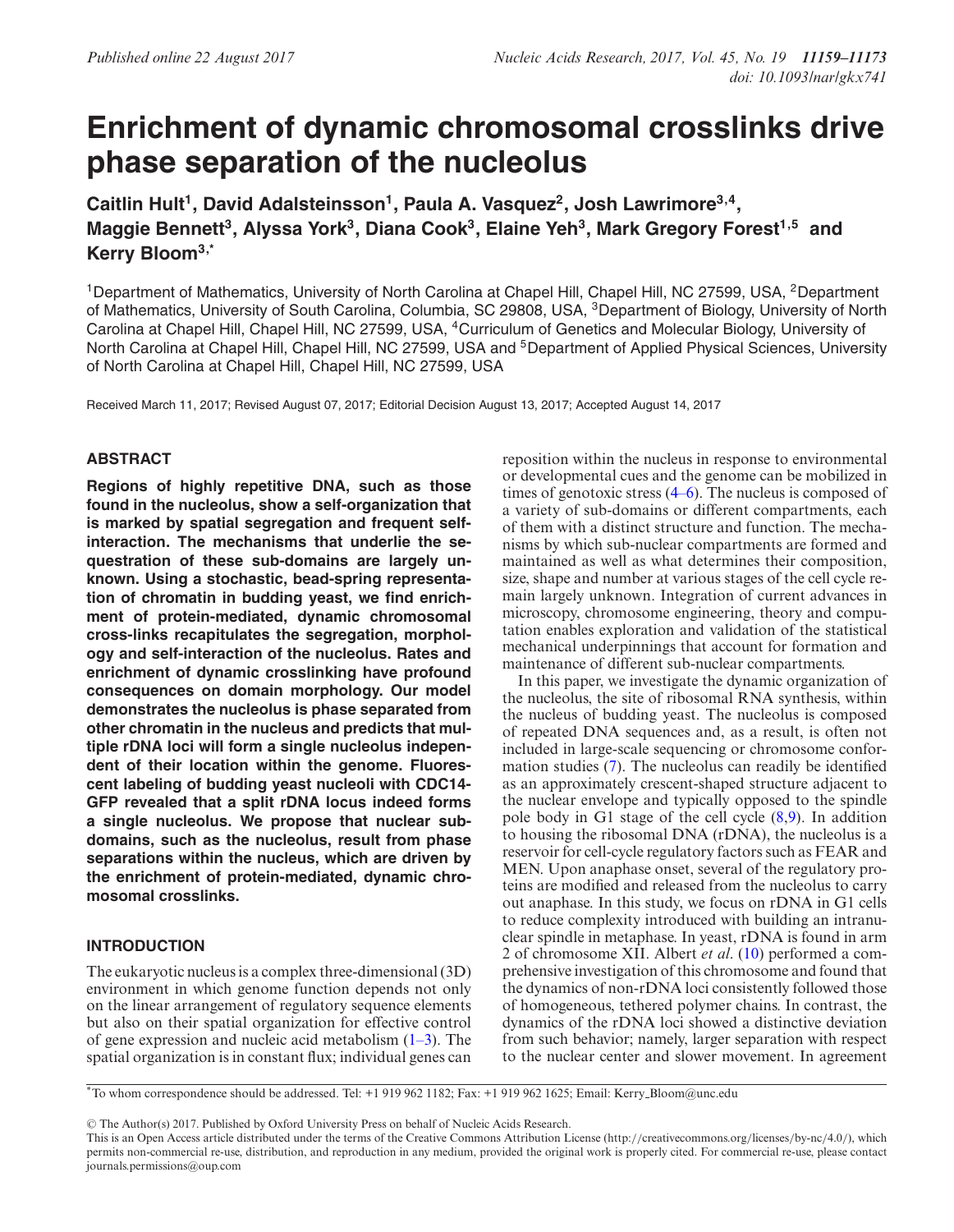with these results, Wong *et al*  $\langle$   $\cdot$   $\rangle$  [11](#page-13-0)  $\rangle$  used polymer models to simulate chromosome XII as a heteropolymer assigning a l $0 \times$  larger size to the rDNA segments of the chain. This size was neeq eup the the reantine moreone or paid and a resulting that the resulting  $\mu$ one-third of the nuclear volume. Using this minimalistic dynamic model the authors were able to explain <sup>a</sup> large set of quantitative data reported on yeast nuclear architecture including locus contact frequencies and put motion characteristics  $(11)$  $(11)$  $(11)$ . Although the nucleolus plays a unique role in the organization of the nuclear architecture, to our knowledge no other modeling griorits have included its dynamics in an explicit manner. Few exceptions remain, where the nucleolus is included as <sup>a</sup> topological  $\text{F-MD}$  11–71 computational domain ([12–14](#page-13-0)). However, in these works the nucleolus was assumed to be static and uniform.

Stochastic simulations of entropy-dominations of summer surface summer surface surface surface surface surface polymer chain models account for many features of the dyneut better the formatin the resultion for the paper in the properties of the sum in  $\alpha$ ). Figure  $(1-\epsilon)$  in this study, we explore key parameters that endow a sub-domain of the genome with characterristics that define the nucleolus. As discussed above, previous work has modeled the nucleolus as a chain of increased diameter  $(11)$  $(11)$  $(11)$ . This approach provides a physical basis for chain thickening and manifests experimental findings. Here, we take <sup>a</sup> different approach and introduce crosslinking within or between chains representing chromatin interactions with structural maintenance of chromosomes (SMC) proteins or with a high mobility group protein, HMO1 involved in rDNA transcriptional regulation within the nuelective of  $20$ ,  $10$  and  $100$  is fully in the  $20$  cxperimentally based, biological parameters including chronosomal DNA properties, nuclear confinement, tethering of chromosome arms to the centromere and telomere sites, and the relative lengths of all 32 chromosome arms (16 chromosomes, 32 arms roughly meta-centric). We translate simulated data from the 3D computational models into equivalent microscope images, to view and analyze experimental images obtained from live cell microscopy. Through these visualization tools and comparison of simulation results and experimental data, we report the statistical mechanics antheient to account for nucleolar dynamics and conformation due to molecular mechanisms (protein-mediated crosslinking kinetics) that are beyond current experimental resolution.

#### **MATERIALS AND METHODS**

#### **Strains and imaging**

*Matrice <i>Aeros apar alpha, bility by GITS**Matrice bushess is engaged*  $\alpha$ *3,212 ura3–50 CAN1 asp5 gal2 (form I1 rDNA::leu2*  $L(FV)$ <sup>2</sup> intact rDNA and EMS60-UVR-12 (*LEU2+*)  $\frac{1}{2}$   $\frac{1}{2}$   $\frac{1}{2}$   $\frac{1}{2}$   $\frac{1}{2}$   $\frac{1}{2}$   $\frac{1}{2}$   $\frac{1}{2}$   $\frac{1}{2}$   $\frac{1}{2}$   $\frac{1}{2}$   $\frac{1}{2}$   $\frac{1}{2}$   $\frac{1}{2}$   $\frac{1}{2}$   $\frac{1}{2}$   $\frac{1}{2}$   $\frac{1}{2}$   $\frac{1}{2}$   $\frac{1}{2}$   $\frac{1}{2}$   $\frac{1}{2}$  were transformed with CDC14-GFP:KAN to label the nucleolus to generate DCY1021.1 and DCY1017.2, respectively. DCY1021.1 was transformed using pS01 plasmid to introduce the brn1–9 allele into strain AY1009. DCY1021.1 was transformed to knockout Fob1 and Hmo1 in strains DCX1055.1 and DCY1056.1, respectively. Cells were grown in YPD (1% Yeast extract, 2% Bacto-peptone, 2% Dextrose) with excess adenine. Strains were grown until mid-log phase

prior to imaging. Images were acquired at room temperature for wild-type (WT), fob1  $\Delta$  ind hmo1  $\Delta$  interms strains  $(2^{\circ}C)$ . brn1–9 strains were shifted to 3 $\Gamma$ °C 3 h prior to image analysis. G1 cells were found in the population by visual inspection of bud size. Images were acquired using a Ti- $\log \mathrm{m}$  and  $\log \mathrm{m}$  and  $\log \mathrm{m}$  and  $\log \mathrm{m}$ 1.4 NA objective (Mikon) and Clara CCD digital camera (Andor) using MetaMorph 7.7 imaging software (Molecular Devices). Single stacks contained 7 Z-planes sections with 300 nm step-size. Image stacks were cropped and max-

imum intensity projections were created using ImageJ.

# **Image analysis**

Image stacks of single cells were imported into MAT-LAB using bfopen.m function from the MATLAB Toolbox of the Bio-Formats program suite from the downloads page of the Open Microscopy Environment (http://  $A \cdot (\xi_2)$  (1.2.3.1.3.2.1). A stringlength original strings of  $\eta$ . A string original strings of  $\eta$ . thresh.m, MATLAB function, max-multi-thresh- moreverted the image stack to <sup>a</sup> maximum intensity projection, paded the image to 200  $\times$  200 padded the image to 200 padded the image to 201 minimum pixel intensity and normalized the image intensities such that pos si Ansuojui mnum kun pue 0 01 jos si Ansuojui mnumum to 1. A gradually increasing threshold (0 to 1 on 10.0 gms  $\alpha$ .1 or crements) was applied to the image, such that intensity values below the threshold were not included in later calculations. At each threshold, the variance of the normalized intensities above the threshold and the normalized area (area of pixels above threshold divided by area total image) was calculated. The mean and S.E.M. of the variances and areas at each threshold was calculated from all cells of <sup>a</sup> given genotype. The same analysis was performed on simulated mages using the MATLAB function dt. cmyk mut.m.

**Modeling approach**

The observed motion of chromatin loci is consistent with those of highly flexible polymers. As a consequence, polymer models have proved valuable in the understanding of chromatin dynamics  $(14.16-19.24-30)$  $(14.16-19.24-30)$  $(14.16-19.24-30)$ . In our approach, chromosome chains are modeled using a bead-spring polymer model where each arm is represented by interacting beads connected via springs following <sup>a</sup> worm-like chain (MLC) force law  $(31,32)$  $(31,32)$  $(31,32)$ . Each chain is tethered at both the ends representing the tethering of the telomeres to the nuclear membrane and the centromeres to the spindle pole body. This tethering resembles the Rabl configuration observed experimentally ( $2.53$ – $36$ , 11 addition to tethering, chains are confined within the nuclear are memoral represented p) a sphere of radius 1  $\mu$ m; both constraints reflect in vivo

 $(9\xi \cdot 81)$  samosomordo issay to subtraining observations. The basis of the model is <sup>a</sup> balance of forces acting on each bead,

$$
\mathbf{E}_{\mathbf{D}}^1 + \mathbf{E}_{\mathbf{Z}}^1 + \mathbf{E}_{\mathbf{E}}^1 + \mathbf{E}_{\mathbf{M}}^1 + \mathbf{E}_{\mathbf{B}}^1 = 0.
$$
 (1)

The forces considered in our model are the drag force  $\mathbf{F}_l^D$ **<sup>F</sup>** opposing the movement of the bead; the spring force *<sup>S</sup> i* capturing bead–bead interactions via an attractive potential; the excluded volume force  $\mathbf{F}^\mathrm{F}_\mathrm{E} \mathbf{V}$  that opposes overlap-**<sup>F</sup>** ping of two beads; interactions with the cell wall *<sup>W</sup> <sup>i</sup>* that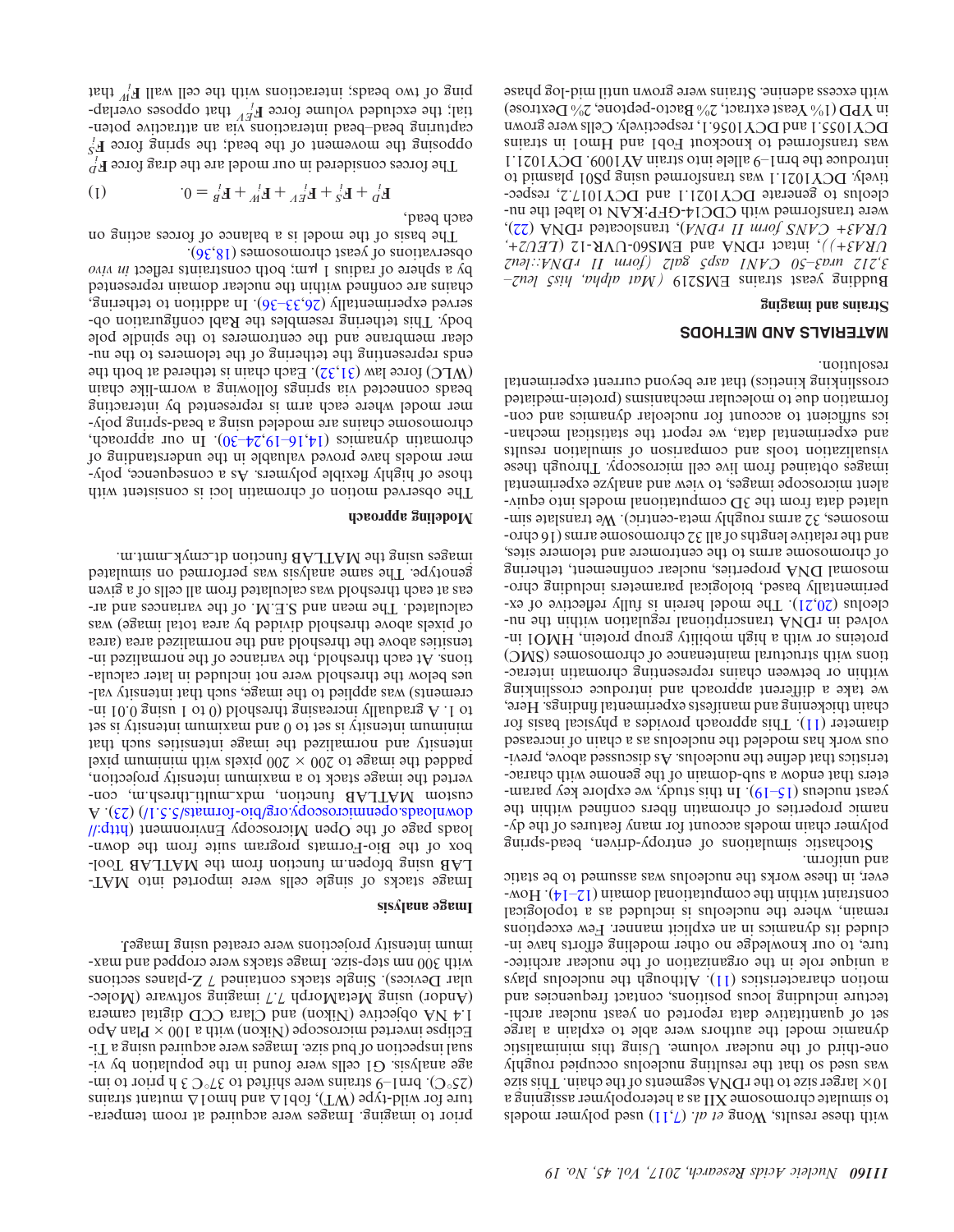forces and the model parameters, we refer the reader to [\(17\)](#page-13-0).

#### **Nucleolus modeling**

The discretization in our model corresponds to 5 kb of DNA per spring. The total number of beads composing each chromosome arm are determined based on this discretization; for specifc numbers see [\(17\)](#page-13-0). In yeast, rDNA comprise ∼1.8 million bp in length, corresponding to ∼361 beads in our model. Here, we simulate the nucleolus by increasing the size of arm 2 in chromosome XII by 361 beads. The position of these beads is in agreement with experimental observations; however the qualitative observations presented in this study are independent of the location of these 361 beads within arm 2 of chromosome XII. We also investigated variations of the number of beads representing the rDNA, these results are shown in Supplementary Figure S8. In general, nucleolus beads follow the same force laws and have the same parameter values as all other beads in our computational domain; with the exception that dynamic crosslinking among nucleolus beads is introduced, arising from the presence of SMC proteins with preferential affnities to the nucleolus beads. For simulations where the nucleolus is split, the nucleolus beads are divided between arm 2 of chromosome III and arm 2 of chromosome XII, consistent with experiments. Table [1](#page-3-0) summarizes modeling assumptions regarding numbers of beads.

### **Crosslinking**

As in [\(17\)](#page-13-0), we assume a pair-wise binding of beads by introducing a spring-like force between them. This spring force obeys a WLC law, just like the one between neighboring beads in the bead-spring chromatin chain. However, in protein-mediated crosslinks, the springs are  $50\times$  stronger. Note that loops are formed when these crosslinks occur between beads in the same chain. We explore several assumptions about crosslinking in the nucleolus and external to the nucleolus:

- i) *Absence of crosslinks throughout the whole domain.* This set of data is used as a baseline comparison with all other simulations.
- ii) *Fixed loops in the nucleolus only*. Here, we assume that the 361 beads composing the nucleolus are arranged such that strong WLC springs connect every third, ffth or seventh bead. This results in chain confgurations of permanent 3-bead, 5-bead and 7-bead loops, respectively.
- iii) *Dynamic crosslinking in the nucleolus only*. We assume stochastic dynamic crosslink formation within the nucleolus, with all beads within the nucleolus available for binding-unbinding kinetics and assume no crosslinks outside the nucleolus. We tune dynamic crosslinking through the use of six parameters, defned below. Unlike single molecule analysis or imaging, this approach enables us to discern how the dynamics of entropic chain

fuctuations, together with on and off timescale distributions of the binding protein, infuence the strength of interactions within the nucleolus.

iv) *Preferential dynamic crosslinking internal versus external to the nucleolus*. We assume dynamic crosslinking throughout the genome, but with a fraction  $(1/3, 1/10)$ of active binding sites external to the fully active nucleolus.

#### **Dynamic looping parameters**

- i) *Barrier*. The distance (90 nm) between which two beads must fall in order to be eligible to form a crosslink. Although in our modeling, we are assuming generic crosslinkers, here we choose a value based on experimental work with condensin, which can reach and bind portions of DNA that are at most 90 nm apart [\(37\)](#page-13-0). However, other values were explored and these results are shown in Supplementary Figure S9.
- ii) *Maximum loop distance*. The distance where the WLC spring has a singularity. The bond might start at a larger distance when they form the crosslink, but will quickly move within this distance. This value was chosen based on experimental work suggesting that condensin can stretch to 45 nm [\(37\)](#page-13-0). As mentioned above, this does not indicate we are only modeling condensin, but rather we are taking these values as reference points.
- iii) *Loop force scale*. Applicable in both the uniform looping and dynamic looping cases, this parameter is a coefficient that scales the linear part of the WLC spring; namely, it makes the spring stiffer at shorter length scales.
- iv) *Mean on, Mean off, Standard Deviation on and Standard Deviation off.* These parameters (units of time) are the mean and standard deviation for how long a crosslink is active or inactive. In our simulations, we have varied the values for 'Mean On' and 'Mean Off' (often choosing values so that the ratio Mean On: Mean Off  $= 9$ ) but have kept both 'Standard Deviation On' and 'Standard Deviation Off' set to 20% of their respective mean value for all simulations. For example, if 'Mean  $On' = 0.09$  s and 'Mean Off'  $= 0.01$  s, then 'Standard Deviation On'  $= 0.018$  s and 'Standard Deviation Off'  $= 0.002$  s.
- vi) *Formation and destruction of links*. Due to the dynamic nature of the loop formation and the constantly changing spatial organization of the beads, the pair bonds need to be updated each time step. Bonds might break because one of the beads in the pair became inactive. Bonds can form because two active and available beads might be close enough to form a bond. To do this, we compute the pairwise distance between all beads that are active and not currently bonded, and put the distance in a strictly upper triangular matrix. If all of those distances are larger than the barrier then no more bonds need to be created. Otherwise the smallest value in this matrix means that there will be a dynamic bond formed between the beads corresponding to the row and column of this entry. The bond is made and the corresponding row and column is removed from the upper triangular matrix since a bead can at most dynamically link with one other. This process is repeated until the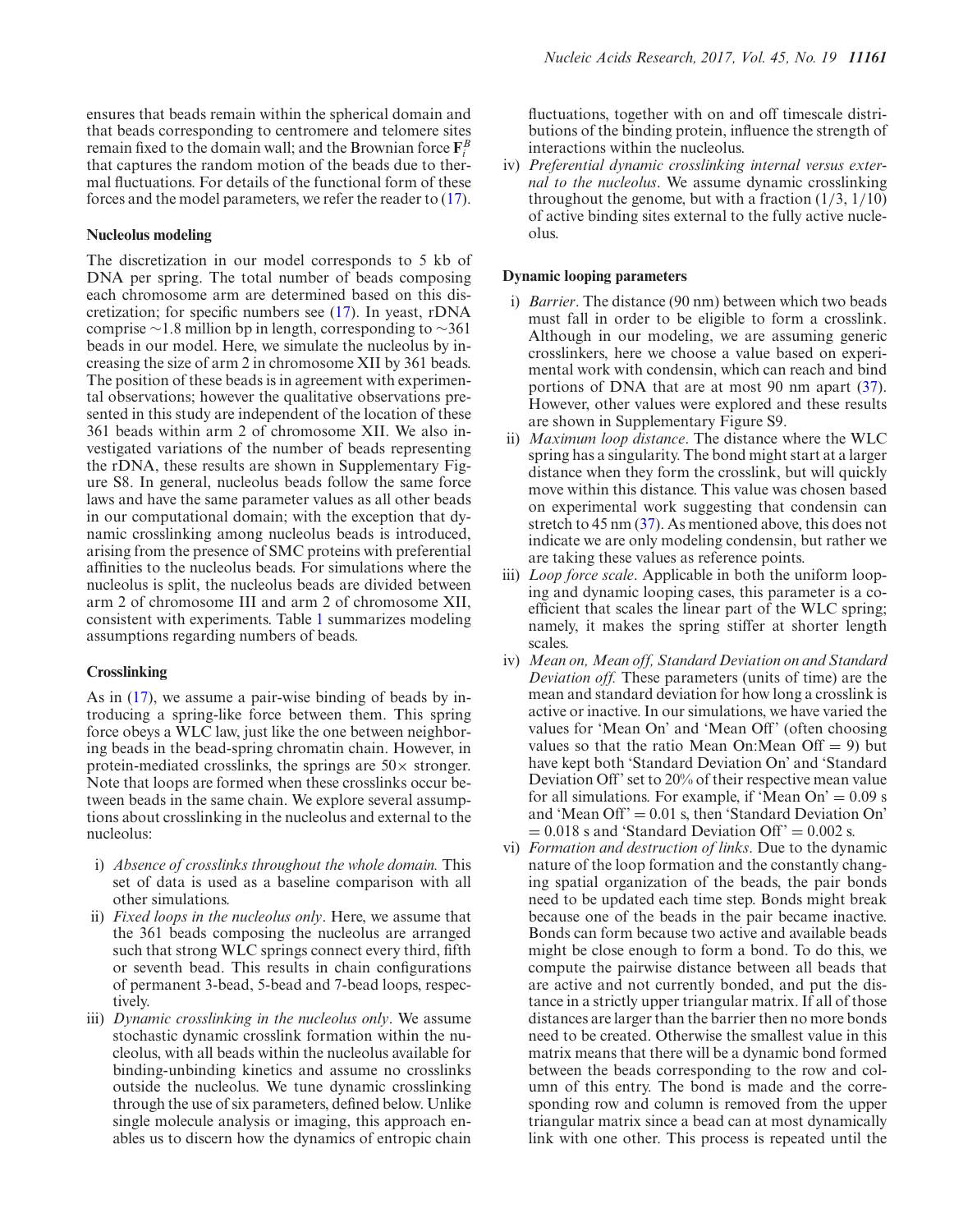| Chromosome | Arm | Number of beads |                  |                 |
|------------|-----|-----------------|------------------|-----------------|
|            |     | No nucleolus    | Single nucleolus | Split nucleolus |
| III        |     | 24              | 24               | 24              |
|            |     | -41             | 4 I              | 325             |
| XII        |     | 31              |                  |                 |
|            |     | 186             | 546              | 263             |

<span id="page-3-0"></span>**Table 1.** Summary of number of beads used in each type of simulation

All other chromosome arms are discretized as in [\(17\)](#page-13-0).

smallest distance is above the barrier distance. In the end, this matrix does not have to be empty, since the number of available beads might be odd and there are often lone beads that are too far away from the other unattached beads. We also note that, in the case of dynamic looping, it is likely that two beads will be more than the maximum loop distance apart from one another when they frst join to form a loop, since the barrier value is larger than the maximum loop distance value. Thus, at every subsequent time step after the initial loop connection is made, the distance between the two beads is halved until that distance is less than the maximum loop distance value.

# **Microscope simulator**

We have created two distinct pipelines—one for experimental images and the other for simulated bead position data. Simulated data go through a program, which we call the microscope simulator, to create images that can be postprocessed the same way as images that come from experiments. This allows us to analyze the entire simulation run. This is done by using and extending DataTank, an object-oriented programming environment offering large dataset support and visualization tools made by Adalsteinsson [http://www.visualdatatools.com/DataTank.](http://www.visualdatatools.com/DataTank) The metric we use is nucleolar area.

- i) *Experimental input.* Images from light fuorescence microscopy are input into the DataTank script. The script takes the max projection of the Z-stack to produce a single image for a given time. We use the Otsu thresholding method [\(38\)](#page-13-0) to determine the appropriate nucleolar contour threshold for each frame. This gives us a polygonal representation of the boundary and allows us to compute the area for the cell at each frame and compute statistics from the collection of images.
- ii) *Simulated input.* When analyzing simulated data, the process is similar, but we must frst transform the simulated data into an image. This is the program we refer to as the Microscope simulator and was created as a module in DataTank. This module contains information about how a single point of light spreads and is visualized in 3D; namely, it utilizes a point spread function (PSF) to generate a simulated 3D image. This PSF was captured using the same microscope that the Bloom Lab uses in their experimental work. In the DataTank script, the simulator module takes as input a 3D stack of images coming from a single fuorescent bead along with the x, y, z coordinates from the simulation. The module

goes over each simulated data point and shifts the 3D input image to that center and adds together all of those images to form a 3D image. At this point it computes a max projection to create a single 2D image. This is done for every frame of the simulation. After this, we use the same process as for the experimental images, except that the threshold is kept the same for all of the images, at 68% of the maximum light intensity.

### **Metrics**

• *Radius of Gyration*: The radius of gyration for *N* nucleolar beads is computed as:

$$
R_g^2 = -\mathbf{r}_{\text{mean}} \cdot \mathbf{r}_{\text{mean}} + \frac{1}{N} \sum_{k=1}^{N} (\mathbf{r}_k \cdot \mathbf{r}_k)
$$

where  $\mathbf{r}_k$  is the vector position for individual beads and **r**mean is the mean position of all nucleolus beads.

• *Expected Value(E[X]):* for a log-normal distribution with mean  $\mu$  and standard deviation  $\sigma$ , the E[X] is:

$$
E[X] = \exp\left(\mu + \frac{1}{s}\sigma^2\right).
$$

• *Coeffcient of Variation (CV)*: for a log-normal distribution with standard deviation  $\sigma$  the arithmetic CV is:

$$
CV[X] = \sqrt{e^{\sigma^2} - 1}.
$$

### **RESULTS**

# **The nucleolus is a heterogeneous and dynamic nuclear subdomain**

In the yeast cell, 1.8 Mb of a tandem repeat of 9.1 kb (about 180 repeats) resides on the right arm of chromosome XII. This repeat contains the genes for 5S, 5.8S, 18S and 25S rRNA and several transcribed and non-transcribed spacer regions. The repeat array occupies a specifc nuclear domain throughout the cell cycle in living yeast. To visualize the nucleolus, we fused several protein components to green fluorescent protein (GFP) including Cdc14 (protein phosphatase), Cbf5 (pseudouridine synthase) and a multiply integrated array of lacO/lacI-GFP [\(39\)](#page-13-0). Nucleolar protein fusions and integrated lacO arrays occupy a distinct region of the nucleus adjacent to the nuclear envelope and typically opposed to the spindle pole body. We have developed analytical tools to quantitate changes in nucleolar morphology and distribution (see 'Materials and Methods' section). Our analysis shows that the distribution of areas occupied by a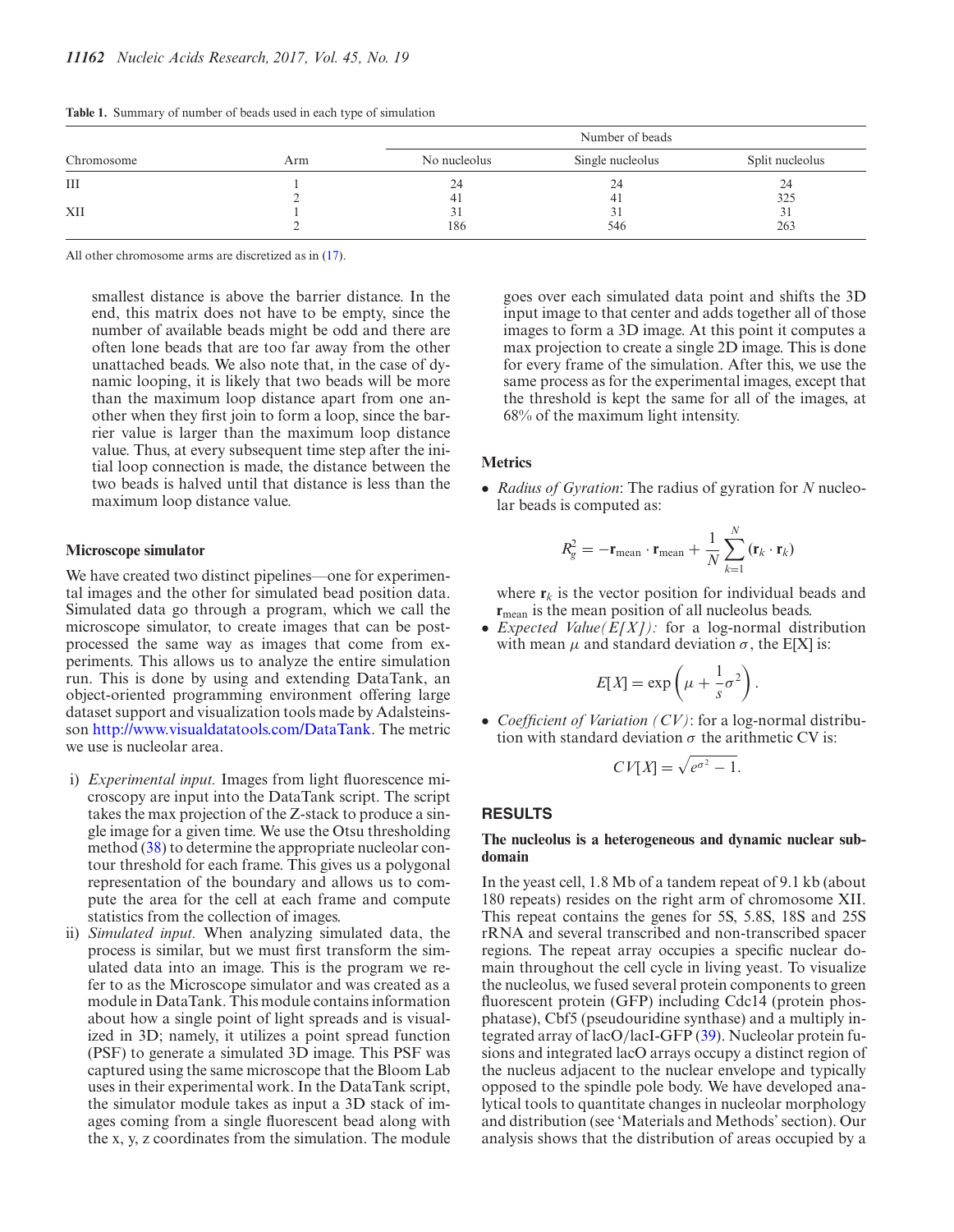

**Figure 1.** Quantitative analysis of nucleolus area in wild-type (WT) and rDNA translocation strains. (**A**) Histogram of experimental results for WT (88 cells) and rDNA translocation (127 cells). Y-axis is percentage in each bin. (**B**) Measures of central tendency (Expected value, E[X]) and dispersion (Geometric coeffcient of variation, CV) obtained from best ft to lognormal distributions to experimental data in (A). (**C**) Histogram of simulations results for no crosslinks, uniform crosslinks and dynamic crosslinks, with *K*eq = 9 and two different (slow and fast) binding times *t*on for single and split nucleolus. Y-axis is percentage in each bin. (**D**) Measures of central tendency (E[X]) and dispersion (CV) obtained from best ft to lognormal distributions of simulated data in (C). Color code for panels (C) and (D): No crosslinks (dark gray), uniform crosslinks with 3 beads per loop (light gray), dynamic crosslinks, single nucleolus,  $t_{on} = 90$  s (dark green), dynamic crosslinks, single nucleolus,  $t_{on} = 0.09$  s (dark blue), dynamic crosslinks, split nucleolus,  $t_{on} = 90$  s (light green) and dynamic crosslinks, split nucleolus,  $t_{on} = 0.09$  s (light blue).

nucleolar protein (Cdc14-GFP) display a lognormal distribution in WT cells in G1 of the cell cycle (Figures 1A and [2\)](#page-5-0). For each of these distributions, we calculated the E[X] and CV as measures of central tendency and dispersion of the data (Figure 1B).

#### **Nucleolar position and morphology is not dependent on rDNA continuity along a single chromosome**

In yeast cells, rDNA can be experimentally manipulated through chromosome translocation to split the locus among different chromosomes. We have utilized a strain where the rDNA has been split between chromosome XII and III (Figure [2\)](#page-5-0). Through an engineered chromosome translocation, Mikus and Petes [\(22\)](#page-13-0) have generated a yeast strain where a translocation between two chromosomes results in splitting the rDNA. Remarkably, the split nucleolus is indistinguishable from the nucleolus in WT cells (Figure [2\)](#page-5-0), similar to that found in cells with rDNA at ectopic sites [\(40\)](#page-13-0). Figure 1A and B show that the area within the nucleolus, as well as the quantitative analysis of central tendency and dispersion, are comparable between the two biological situations. This fnding provides the impetus to explore models that account for the biological merger of rDNA when the gene arrays lie on disparate chromosomes.

# **Implementation of crosslinks through molecular springs to simulate the nucleolus**

To directly compare bead-spring models to experimental data, we convolved beads that occupy the position comparable to the rDNA repeats in chromosome XII with a point-spread function from a fuorescence microscope used to image the nucleolus (see 'Materials and Methods' sec[tion\). The strategy was implemented in DataTank \(http://](http://www.visualdatatools.com) www.visualdatatools.com). Analyses of nucleolus area from simulations also display a lognormal distribution (Figure 1C). Figure 1D shows the resulting measures of central tendency and dispersion. Examples of microscope-simulator images and area thresholds are shown in Figure [3,](#page-5-0) for different modeling assumptions.

SMC proteins, including condensin (SMC2,4) and cohesin (SMC1,3), are major structural components of eukaryotic chromosomes and are enriched in the nucleolus throughout phylogeny. The proteins comprise small rings (25–50 nm diameter) that function to build chromatin loops, hold sister chromatids together and are the basis for the 3D organization of the chromatin fber into topologically associated domains (TADs). [\(41\)](#page-13-0). To simulate rings that physically aggregate remote chromatin domains, we implemented molecular springs in the model that bridge and hold pairs of beads for prescribed statistical durations. This spring force obeys a WLC law, based on polymer models of random coils [\(42,43\)](#page-13-0) and is the same as the one implemented in the springs between neighboring beads of the bead–spring chromatin chains. In addition, the crosslinking springs are  $50\times$  stronger than those connecting neighboring beads. In this way, crosslinking springs represent relatively stiff protein complexes (small persistence length,  $L_p$ ) while springs between neighboring beads represent chromatin tension blobs (large  $L_p$ ).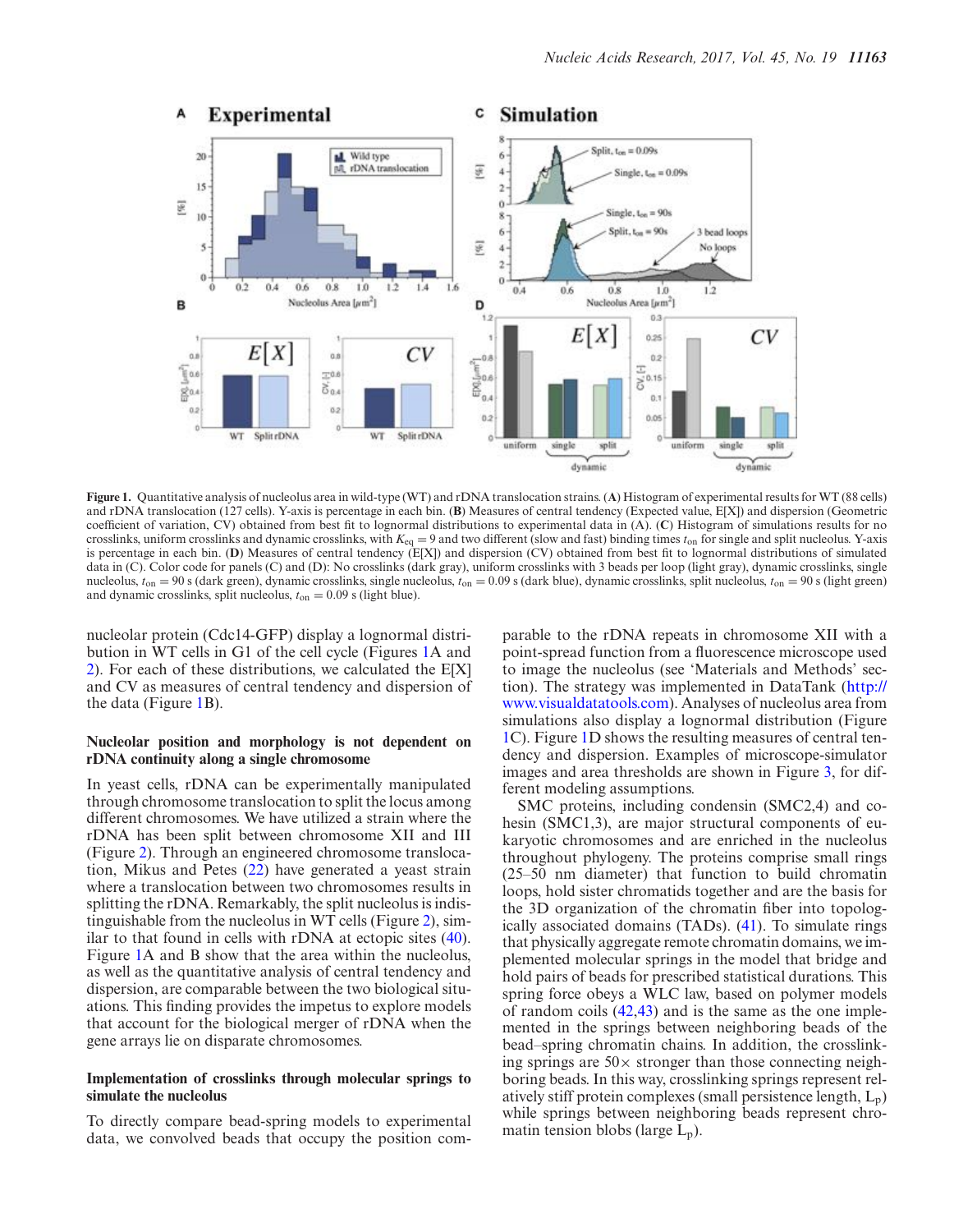<span id="page-5-0"></span>

**Figure 2.** Experimental results for CDC14-GFP of intact and translocated rDNA. Maximum intensity projections of CDC14-GFP in strains with (**A**) WT (DCY1021.1) and (**B**) translocated (DCY1017.2) rDNA.

To explore whether introducing crosslinking via simple springs is sufficient to segregate sub-domains in the genome, we implemented simulations with no crosslinks (Figure [4A](#page-6-0)), permanent crosslinks formed by springs located at fxed locations (uniform crosslinks––Figure [4B](#page-6-0)) and crosslinks formed by springs whose locations are changed dynamically (dynamic crosslinks––Figure [4C](#page-6-0)), as described in the 'Materials and Methods' section. In Figure [4,](#page-6-0) for uniform crosslinks we impose chain confgurations with 3-bead loops: two looping beads separated by one bead, as described in 'Materials and Methods' section. For dynamic crosslinks, we assume stochastic dynamic crosslink formation within the nucleolus, with all beads within the nucleolus available for binding-unbinding kinetics and assume no crosslinks outside the nucleolus (see below for inclusion of crosslinks outside the nucleolus). Several noteworthy differences distinguish the dynamic crosslinks case from the uniform, fxed-loops case. For instance, dynamic crosslinking allows for the possibility of a transient, fuctuating



**Figure 3.** Qualitative analysis of nucleolus area. Simulation results converted to microscope images (see 'Materials and Methods' section). (**A**) Without crosslinks, (**B**) uniform, fxed cross-links, (**C**) dynamic crosslinks for single nucleolus with  $t_{on} = 0.09$  s, (D) dynamic crosslinks for single nucleolus with  $t_{on} = 90$  s, (**E**) dynamic crosslinks for split nucleolus with  $t_{on}$  $= 0.09$  s and (**F**) dynamic crosslinks for split nucleolus with  $t_{on} = 90$  s.

'loops within loops' structure. We tune dynamic crosslinking through the use of six parameters, defned in detail in 'Materials and Methods' section. The parameters are the distance (90 nm) between which two beads must fall in order to be eligible to form a crosslink, maximum separation (45 nm) that beads cannot breach when they are bound by a dynamic crosslinking spring, spring force that makes the spring stiffer at shorter length scales (50×) and mean *t*on, mean *t*off, standard deviation on and standard deviation off. The last four parameters are in seconds and they defne the distribution of times at which beads can turn 'on' and 'off', i.e. are eligible for binding with other active beads. In the model, we have varied the values for  $t_{on}$  and  $t_{off}$ , keeping the equilibrium rate constant,  $K_{eq} = t_{on}/t_{off} = 9$  and have set the standard deviations of both distributions equal to 20% of the mean value for all simulations.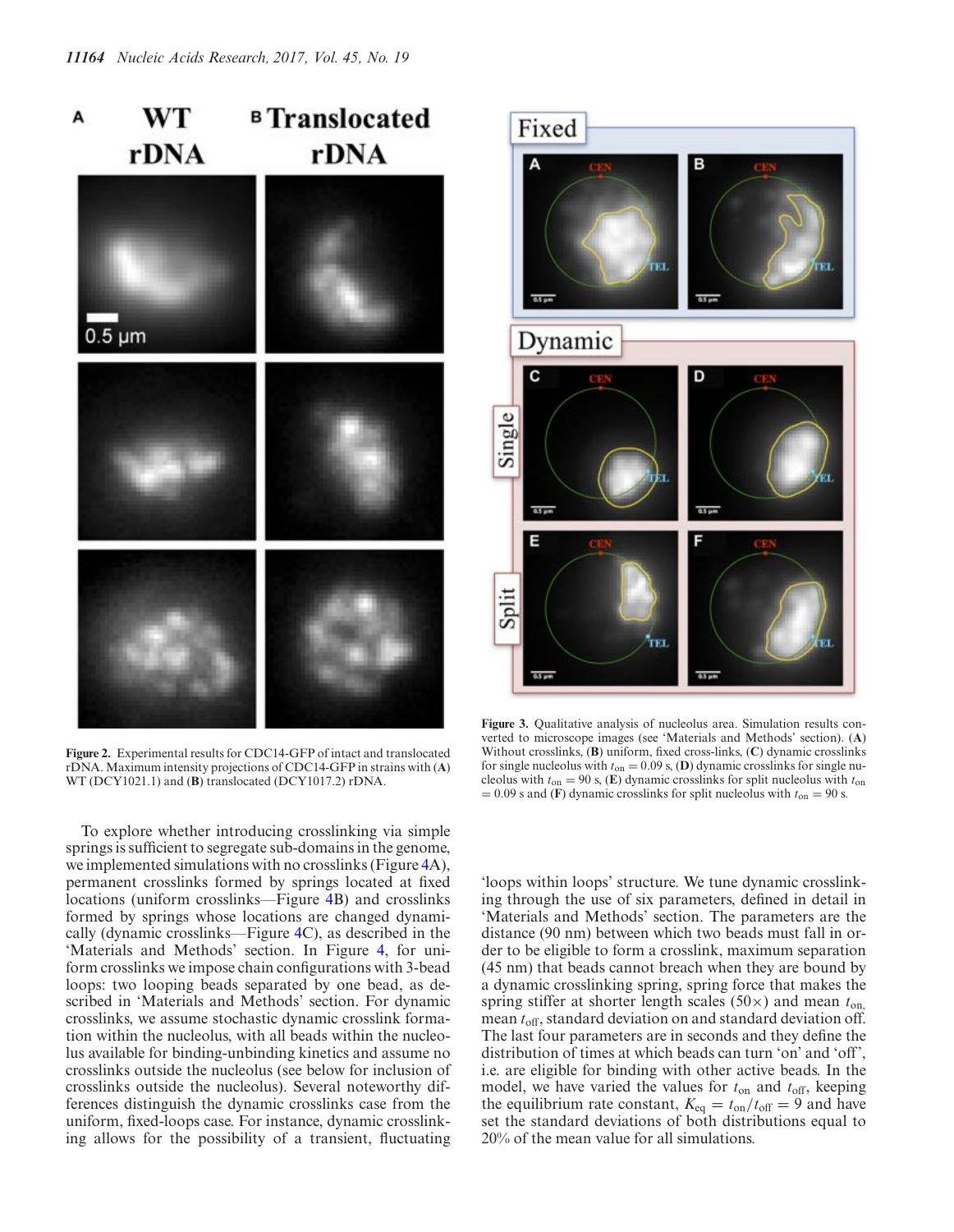<span id="page-6-0"></span>

**Figure 4.** Contact Maps depicting the average 3D bead-to-bead distance over 15 min. Each plot corresponds to datasets from six independent simulations; however datasets in the same row (top or bottom) use the same random seed and only differ on the type of crosslinking imposed in the nucleolus. Dynamic crosslinking dramatically increases nucleolus connectivity, whereas uniform crosslinking has a far lesser effect. (**A**) No crosslinks, (**B**) 3-bead uniform loops, (**C**) Dynamic crosslinking ( $K_{eq} = t_{on}/t_{off} = 9$ ,  $t_{on} = 0.09$  s). X- and Y-axis in each contact map correspond to bead numbers (1–2443), where bead 1 is the frst bead in the chain corresponding to arm 1 of chromosome I and bead 2443 is the last bead in the chain representing arm 2 of chromosome XVI.

# **Crosslinks in the model promote compaction and spatial segregation while dynamic crosslinking promotes connectivity and sub-structure within the nucleolus**

Unlike single molecule analysis or imaging, simulation enables us to discern how the dynamics of entropic chain fuctuations, together with permanent versus dynamic crosslinking, infuence the strength of interactions within the nucleolus. Figure 4 shows contact maps consisting of average bead–bead distances over a 15-min period. In the absence of crosslinking, the maps in Figure 4A reveal a fairly uniform distribution of bead–bead distances across the genome. Although the average distance is about 1  $\mu$ m, there is heterogeneity across the genome and different simulations show different distributions (top–bottom Figure 4). Upon introducing static 3-bead looping, Figure 4B shows that the major change is a decrease in average bead–bead distances, from ∼1  $\mu$ m to ∼600 nm, in the region where the looping was implemented (denoted as the rDNA containing 1.8 Mb of rDNA gene repeats). However, the remaining beads exhibit similar contact statistics as in the non-crosslinking confguration, except for their interactions with beads belonging to the nucleolus region, which show an increase in bead separation (lighter 'cross' in the contact maps), indicating enhanced sequestration of the nucleolus. In contrast, fast dynamic crosslinking has a major impact on the behavior of the rDNA cluster (Figure 4C). There is a predominant compaction of bead–bead distance in the dynamic case, down to 300–400 nm among a subset of beads (further explored below) within the nucleolar region and less dramatic yet still much closer bead–bead proximity within the rest of the nucleolus relative to the rest of the genome. Furthermore, the distance between the rDNA beads and the rest of the genome increases, corresponding to more enhanced sequestration of the nucleolus.

This implies that the rDNA beads are interacting more frequently with themselves and therefore less frequently with the remainder of the genome. This is notable in the perpendicular cross, lighter regions vertical and horizontal from the rDNA, signifying the rDNA bead interactions with unlinked chromosomes. This somewhat non-intuitive impact of weak binding relative to tight binding kinetics has been explored in other biological contexts (J. Newby, J. Schiller, T. Wessler, M.G. Forest, S. Lai, A blueprint for robust crosslinking of mobile species in biogels using third-party molecular anchors with short-lived anchor-matrix bonds, Nature Communications, accepted July 2017), both experimentally and theoretically.

# **Reduction of crosslinks through in vivo mutational approaches corroborate model predictions**

To test the physiological signifcance of the model, we examined nucleolar morphology (Cdc14-GFP) in strains lacking key proteins reported to crosslink or loop segments of rDNA within the nucleolus. These include condensin (Brn1), Fob1 and Hmo1. Brn1/Barren is the kleisin component of condensin, that bridges SMC 2,4 heads in the protein ring. Fob1 is required for maintenance of the rDNA copy number and regulates the association of condensin with rDNA repeats [\(44,45\)](#page-13-0). The replication fork barrier within the rDNA is a binding site for Fob1 that together with several other components (Tof1, Csm1 and Lrs4) are responsible for the concentration of condensin within the nucleolus  $(44)$ . Hmo1 is an abundant high mobility group protein that localizes to the nucleolus and has been proposed to share functions with UBF1 involved in rDNA transcriptional regulation within the nucleolus [\(20,21\)](#page-13-0). Fob1 and Hmo1 are non-essential genes and were deleted from the genome. In a quantitative genome-wide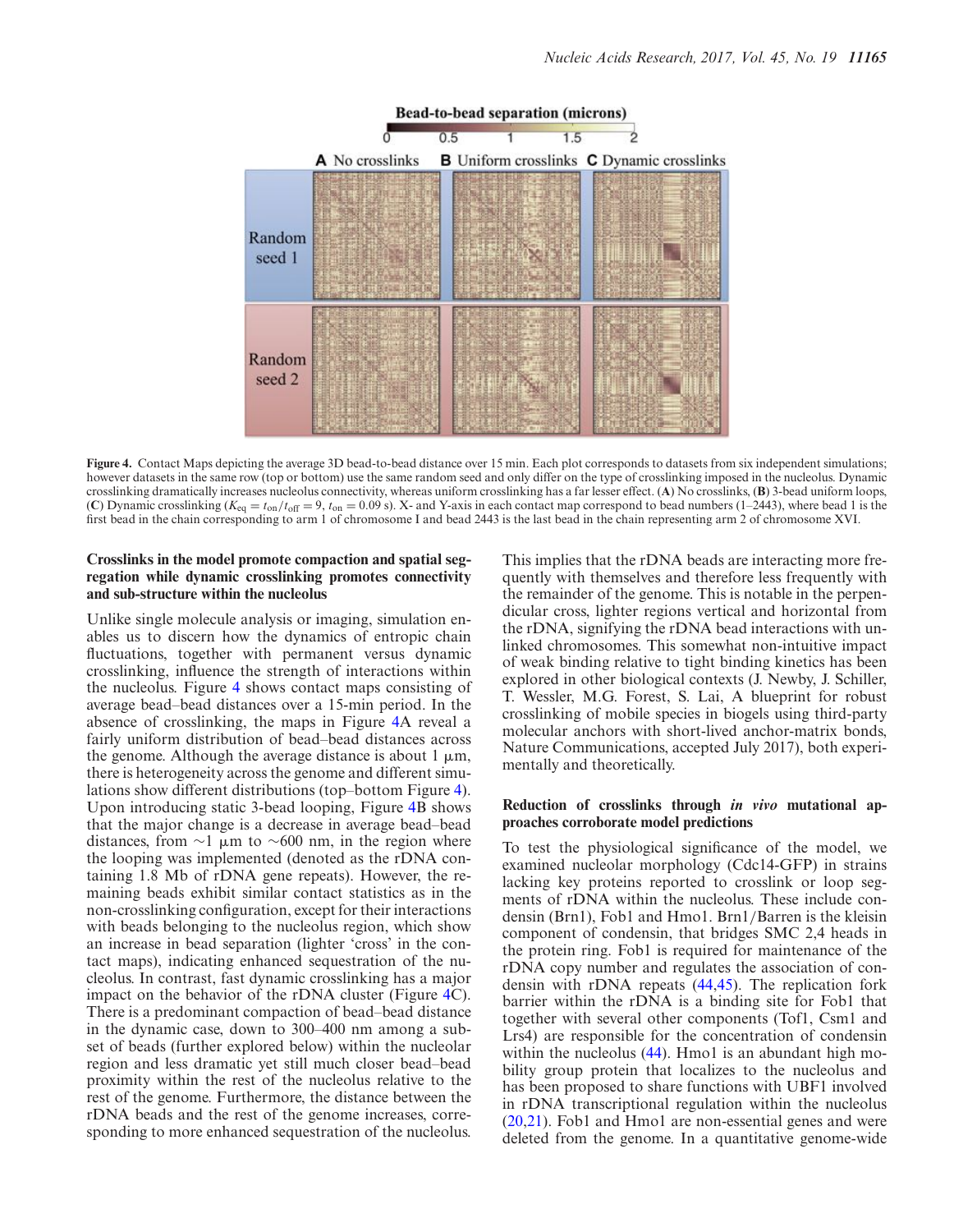analysis, Kobayashi and Saskai [\(46\)](#page-13-0) found no signifcant change in rDNA copy number in fob1 $\Delta$  or hmo1 $\Delta$  strains relative to WT. Brn1 is an essential gene, thus we utilized the temperature sensitive mutant Brn1–9 [\(47\)](#page-13-0).

Cdc14-GFP was introduced into these strains for quantitative image analysis of the nucleolus (Figure [5A](#page-8-0)). Given the diffuse and amorphous nature of the CDC14-GFP signal, we measured the fuorescent signal over 100 imaging thresholds (Figure [5A](#page-8-0)). Individual images were normalized by subtracting the minimum intensity from all intensity values (giving a minimum intensity of 0) and setting the maximum intensity to 1 (dividing each intensity value by the maximum intensity). We measured the area (Figure [5B](#page-8-0)) of the normalized fuorescent signal at increasing fractional thresholds from 0 (total image measured) to 1 (brightest pixel only) [\(48\)](#page-13-0). The nucleolus occupies a larger normalized area in the absence of Fob1, Hmo1 and brn1–9 at thresholds <0.15 and  $>0.8$  (Figure [5B](#page-8-0) inset). In the absence of Fob1, the nucleolar area is indistinguishable from WT (Figure [5B](#page-8-0)), as reported in Albert *et al*., [\(49\)](#page-13-0). At intermediate thresholds, the fuorescence intensity refects regions of heterogeneity within the nucleolus where the intensities are heightened due to clustering of a fraction of the repeats (Figure [5A](#page-8-0) 0.8, mutants). To confrm that the thresholding is an appropriate metric, we examined the model through convolution of simulated fluorescence (Figure [5D](#page-8-0)). The thresholding metric captures the increased area observed in the absence of crosslinks versus compaction upon crosslinking (Figure [5D](#page-8-0)) over all thresholds. Thus the crosslinking function provided by key nucleolar components, Brn1, Hmo1 phenocopy simulations of their deletion in the model.

In addition to the normalized area, we determined the variance of normalized intensity (minimum intensity is 0, maximum intensity is 1) to assess heterogeneity in bead distribution within the nucleolus. The greatest variance is observed in hmo1 $\Delta$  mutants (Figure [5C](#page-8-0)). The distribution of clusters is comparable to WT in fob1 $\Delta$  and brn1 $\Delta$  mutant situations. In simulation, the greatest variance is observed when fast cross-linking is implemented (Figure [5F](#page-8-0)). Reduction of crosslinks leads to homogenization of bead distribution. The increased variance in hmo1 mutants *in vivo* predicts that the binding and release of a crosslinker (e.g. condensin) is more rapid in hmo1 mutants.

# **Timescales of binding kinetics tune segregation and heterogeneity of the nucleolus**

In the previous section, we showed that fast dynamic crosslinking enhances interactions within the active binding domain, leading to enhanced compaction and segregation of the nucleolus relative to permanent or no crosslinking. Here we explore the critical biological parameters involved in dynamic crosslinking, the on and off timescales of binding kinetics between nucleolar beads via the molecular springs and their infuence on nucleolar morphology and nucleus-wide genome organization. We simulated three dynamic kinetic regimes, each with  $K_{eq} = t_{on}/t_{off} = 9$ , spanning fast to slow (weak to tight) binding with  $t_{on} = 0.09$ , 0.9 and 90 s, shown from left to right in Figure [6.](#page-9-0) These bead–bead contact maps reveal that faster binding kinetics induces closer bead–bead contacts (progressively darker shades) within the nucleolus. Further, upon closer inspection of Figure [6](#page-9-0) left column, fast kinetics induces heterogeneity of bead–bead contacts *within* the nucleolus, indicative of structure-within-structure in nucleolus morphology, which homogenizes with slower binding (left to right in Figure  $6$ ).

### **Dynamic crosslinking is a segregation mechanism within the nucleus**

By allowing a preferential interaction of beads in a specifc part of the genome, a crosslink-induced phase separation occurs within the nucleus. In our simulations, one phase consists of beads in the nucleolus and this region is characterized by being denser than the rest of the nucleus. This compaction comes from enhanced interactions among these beads together with reduced interactions with other beads in the genome. To take into account different binding kinetics *outside* the nucleolus we defne the number of 'actively crosslinking' beads outside. Figure [6](#page-9-0) (top to bottom) shows that as this number decreases (less externally active beads) the nucleolus becomes more compact. As more beads outside the nucleolus participate in binding kinetics the identity of the nucleolus is weakened: less separation between bead–bead contacts within and external, and less compaction and segregation of the nucleolus (Supplementary Figure S4).

Figure [6A](#page-9-0) shows that sub-structures are formed within the nucleolus exclusively in the fast kinetics case,  $t_{on} = 0.09$ s. These sub-structures are formed by clusters of nucleolar beads that reside closer and interact more frequently with members of their cluster, as suggested by the nonuniformity in the contact maps (left column of Figure [4\)](#page-6-0). To amplify this feature, in Figure [6B](#page-9-0) we show histograms of bead–bead distances for two individual simulations and for a population average over 10 individual simulations, all with  $t_{\rm on} = 0.09$  s and identical initial data. Note the remarkable similarity of histograms for both individual runs shown (indeed for all 10 individual runs), with striking peaks within the nucleolus bead–bead distances yet with smooth proximity distributions of the population average and all beadbead statistics involving extra-nucleolar beads. The frst peak at ∼10 nm identifes sub-sets of beads tightly and persistently packed (forming clusters) and the second peak at  $\sim$ 300 nm implies a robust separation between the persistent clusters. To visualize this implied morphology, Figure [7A](#page-9-0) is a 3D snapshot of all nucleolus beads for an individual run, revealing ∼25 clusters of 10–25 beads each. Distances within these clusters correspond to the leftmost peak in the graphs for individual runs in Figure [6B](#page-9-0), while inter-cluster distances correspond to the second and third peaks in the same histograms. Although dynamic, these sub-structures persist in time for each individual run and vary from run to run (see Supplementary Movie 1). We note that these peaks and associated sub-structures are not present in runs with slower dynamics (see Supplementary Figure S3 for *t*on = 90, Figure [7A](#page-9-0) and Supplementary Movie 2). Furthermore, these sub-structures are lost in the population averages that show uniformly distributed bead-to-bead distances within the nucleolus as shown in Figure [6C](#page-9-0)). That these peaks do not survive population averaging, despite the remarkable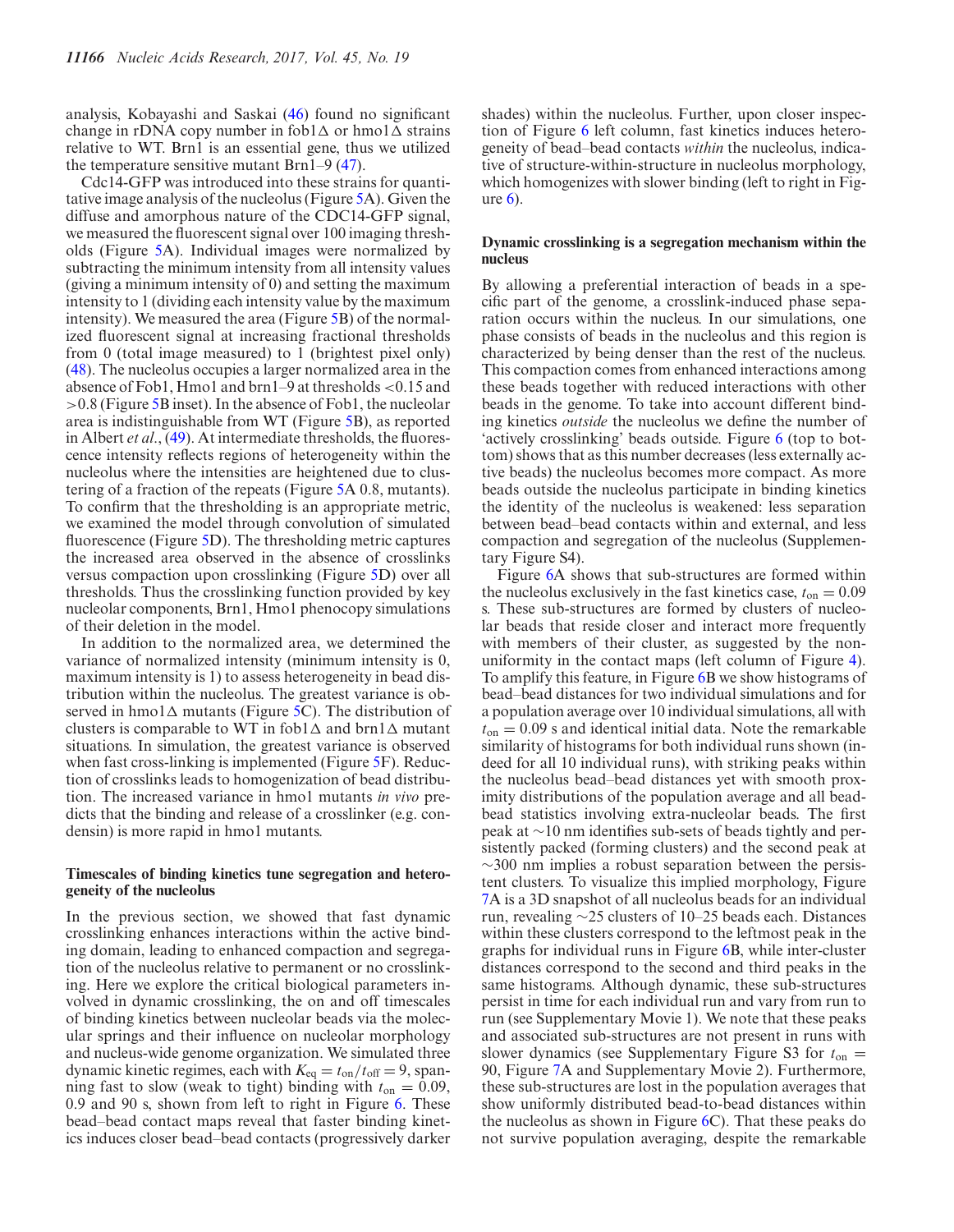<span id="page-8-0"></span>

**Figure 5.** Area and variance of experimental and simulated nucleolar signals. (**A**) Representative images of CDC14-GFP in WT, *fob1*!, *brn1–9* and *hmo1*∆ at different fractional intensity thresholds. Images are maximum intensity projections of Z-stacks through the cell. Images were normalized by subtracting minimum pixel value and then dividing by the maximum pixel value for each image. Thresholding of images set all pixels below indicated normalized intensity threshold to 0. Scale bar is  $0.5 \mu$ m. (**B**) Normalized area of CDC14-GFP signal over all intensity thresholds. Error bars are S.E.M. WT ( $n =$ 179),  $f \circ b1\Delta$  ( $n = 70$ ),  $brnl-9$  ( $n = 41$ ) and  $h \circ b\Delta$  ( $n = 77$ ). Inset is zoomed in portion of graph from threshold of intensity from 0.8 to 1. (**C**) Variance of CDC14-GFP signal above the normalized intensity threshold. Error bars are S.E.M. (**D**) Simulated images of two iterations of fast, dynamics looping and no looping simulations. Images were normalized as in (A). (**E**) Normalized area of simulated nucleolar signal over all intensity thresholds. Image area was normalized to total image area. Error bars are S.E.M. Fast looping (*n* = 10), no looping (*n* = 10). Inset is zoomed in portion of graph from threshold of intensity from 0.8 to 1. (**F**) Variance of simulated nucleolar signal above the normalized intensity threshold. Error bars are S.E.M.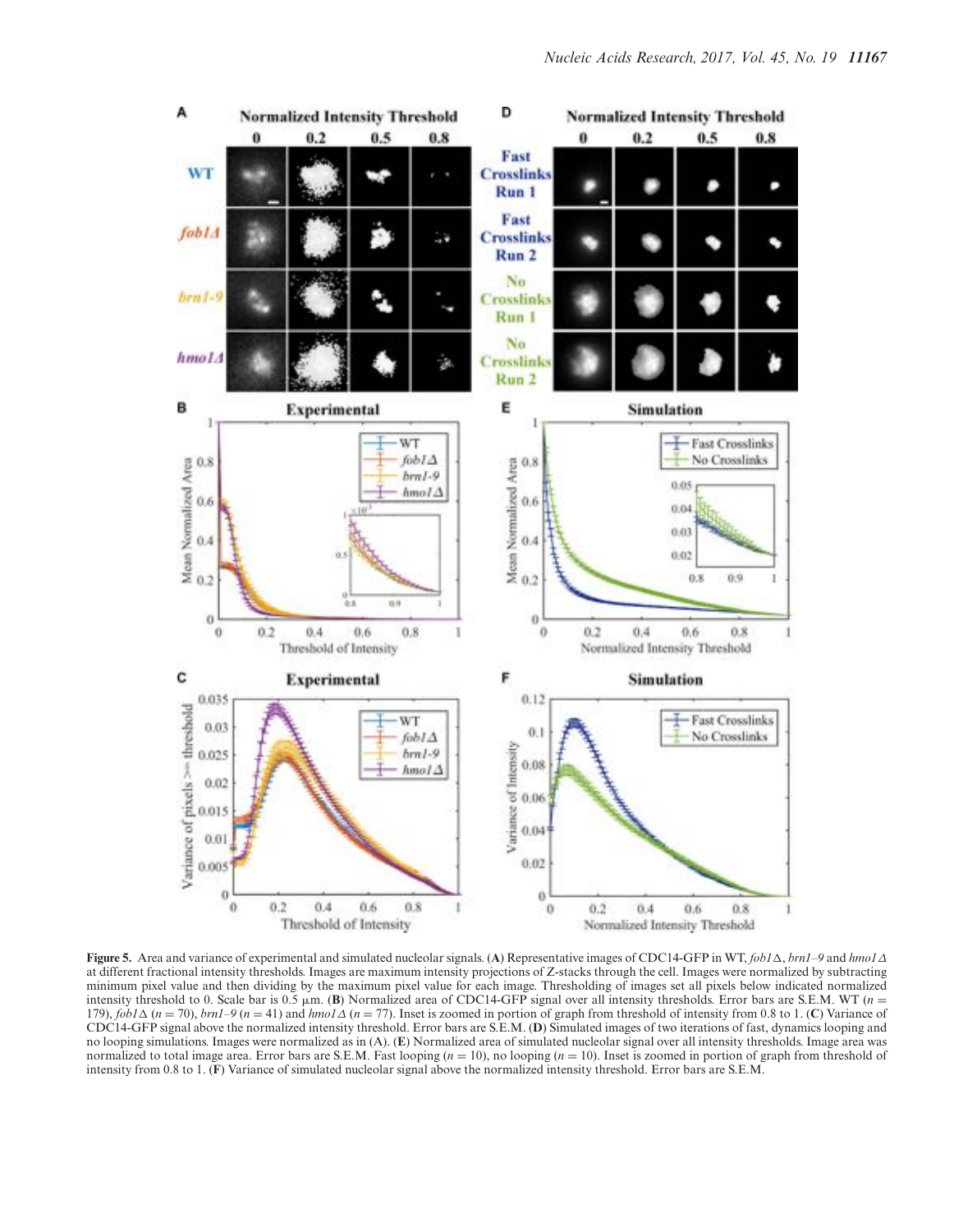<span id="page-9-0"></span>

Figure 6. Nucleolus and genome-wide interactions as functions of crosslinking parameters. (A) Faster kinetics (lower  $t_{on}$ ) result in more interactions within the nucleolus. From left to right  $t_{on} = 0.09, 0.9$  and 90 s. Dynamics outside the nucleolus are controlled by the number of beads that are actively crosslinking. From top to bottom: all beads outside the nucleolus are inactive, every tenth bead is active and every third bead is active. All contact maps correspond to an average over 15 min for a single run. All data shown are simulated using the same random noise. (**B**) *Distribution of bead-to-bead distances for dynamic crosslinking with*  $K_{eq} = 9$  *and*  $t_{on} = 0.09$  *s.* Sub-structures within the nucleolus are formed by groups of beads that interact more frequently, leading to the darker regions in the contact maps and the peaks in the distribution functions. Although dynamic, these sub-structures persist over time for a given run (see Supplementary Movie 1) and vary from run to run. Top and bottom panels correspond to the same model parameters but different random seed. (**C**) The sub-structures are lost in the population averages resulting in a more uniform distribution of bead-to-bead distances within the nucleolus. X- and Y-axis for each contact map correspond to bead numbers, as explained in Figure [4.](#page-6-0)



**Figure 7.** Snapshots of 3D nucleolus simulations. Bead distributions for (A)  $t_{on} = 0.09$  s and (B)  $t_{on} = 90$  s. Red symbols (spheres) represent bead positions, dark blue segments (lines) represent transient crosslinks between beads both inter- and intra-chain, light blue (thin) lines represent intra-chain neighboring bead connections. Inserts in (A) and (B) are blow-ups of small volumes around bead clusters.

similarity in the cluster morphology of both runs in Figure 6A (indeed all 10 runs), is due to the fact that nucleolar beads are randomly distributed in the clusters for each run, so the tight associations of beads in any one cluster for any individual realization are different in every other realization. This result indicates that population averages might obscure a rich set of dynamic structures, which can only be appreciated at the single, live cell level.

Dynamic crosslinking within the nucleolus imposes itself on the remainder of the chromosomes as seen in the contact maps. By taking out a large segment of potential interactions (rDNA), contacts between the remainder of the genome occur with greater frequency. This indicates that despite a large block of the chromosome segregated in its own territory, the ability of remaining chromosomes to independently interact, e.g. by different SMC proteins, is not impeded. There is a small increase in the average distance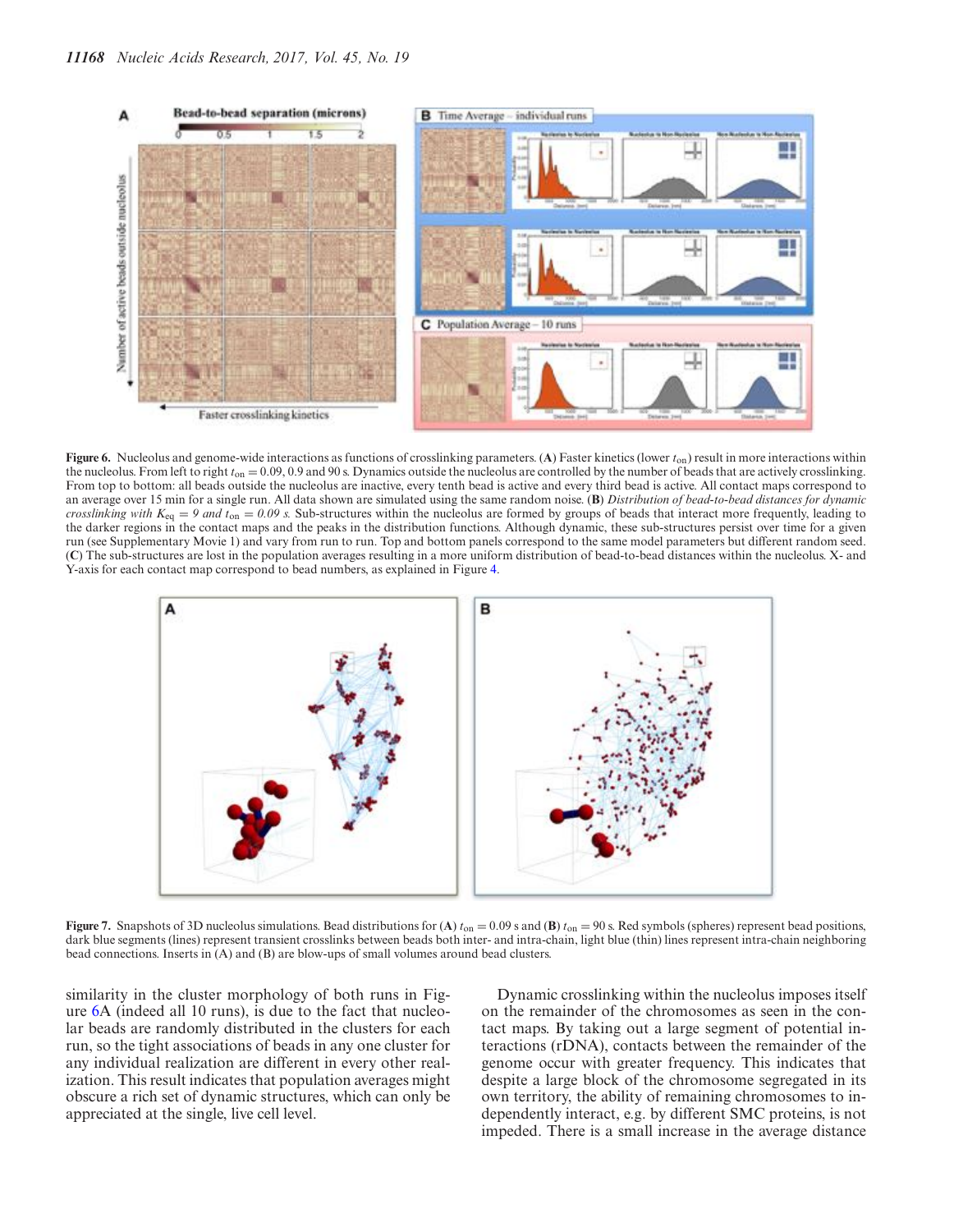between nucleolus beads and beads outside the nucleolus (Figure [5B](#page-8-0) and Supplementary Figure S3). These results suggest that dynamic crosslinking, although segregating nucleolar beads, still allows them to explore the nuclear state. There is physiological evidence for nucleolar DNA exiting the nucleus under conditions of DNA damage [\(5\)](#page-12-0). The simulation indicates that rDNA is constantly able to 'explore' the nucleus and perhaps DNA damage takes advantage of this naturally occurring process.

We can divide our simulations along three main conditions: (i) static/uniform versus dynamic crosslinking, (ii) magnitude of dynamic binding-unbinding timescales and (iii) percentage of active-binding domains throughout the nucleus. A summary of these conditions is shown in Supplementary Figure S1 where we compare the statistics of bead– bead separation using best fts to lognormal distributions and their measures of central tendency E[X] and dispersion with respect to the mean (geometric CV). These statistics allow us to quantitate the degree of nucleolar structure. Imposing uniform looping in the nucleolus has little effect in the average bead–bead distance for beads both inside and outside of the nucleolus. Dynamic crosslinking, on the other hand, reduces the average distance between intra-nucleolar beads, while an increase of active beads outside the nucleolus has the opposite effect, i.e. increasing the average intra-nucleolar distance. As more beads outside the nucleolus participate in the crosslinking dynamics, the average separation between nucleolus beads increases (Supplementary Figure S1). This effect is more pronounced in the slow kinetics ( $t_{on}$  = 90 s), which shows bead–bead distances that are comparable with those found in the case where crosslinking was absent throughout the whole nucleus. With more active beads outside the nucleolus, the nucleolar beads are more spread out, indicating that the area increases as nucleolar beads spend more time outside the nucleolus.

# **Split nucleolus: co-linearity is not required to form a single domain**

A critical prediction of the model is that the coalescence of beads into a distinct phase is not dependent on their colinearity, (i.e. contiguous on the same chromosome arm) rather it is a consequence of protein-mediated binding kinetics. To test this in the model, we simulate a split nucleolus by dividing 'nucleolar beads' into two different chains as described in the 'Materials and Methods' section. The objective of this numerical experiment is to assess whether dynamic crosslinking suffices to create different regions within the nucleus or if co-linearity of such beads is required. Our results indicate that the split chains occupy a single region within the nucleus as shown in the contact maps in Figure [8](#page-11-0) and Supplementary Figure S5. In addition, the distance between all nucleolar beads are comparable, consistent with them being in close proximity (Figure [6B](#page-9-0)). These results suggest that the main driving mechanism in the formation of nucleolar-like regions is a 'preferential crosslinking' within that region. In our case, this preferential crosslinking is controlled by the on/off binding dynamics of chromatin domains inside relative to outside the nucleolus.

Remarkably, *the dynamics observed in our single nucleolus simulations are mirrored by those in the split nucleolus*. Namely, faster binding kinetics result in a decrease in the nucleolar area (compare Supplementary Figures S1 and 6) arising from beads within the nucleolus self-associating via sub-structures and interacting less with beads outside the nucleolus (Supplementary Figures S2 and 7). The introduction of crosslinking dynamics outside the nucleolus results, as anticipated, in an increase in nucleolar area. This increase scales with the relative percentage of active external beads versus internal nucleolar beads; all active beads experience increased interactions independent of which chromosome arm they reside in, essentially creating an effective nucleolus dictated by mutual binding affnity. Finally, for slow crosslinking dynamics and large numbers of active beads outside the nucleolus, the resulting distribution of bead– bead distances shows a complete mixing throughout the nucleus, evident in the contact maps shown in Figure [8.](#page-11-0) We note that this 'mixing' effect is more pronounced in the split nucleolus case than in the single nucleolus (compare bottom right of Figures [5A](#page-8-0) and [7A](#page-9-0)).

Results discussed above point toward a different understanding of the formation of nucleolar-type regions in the nucleus. As previously noted, the assumption of different polymeric properties for the nucleolar beads results in segregation and slower dynamics of the nucleolus, consistent with experimental results [\(11\)](#page-13-0). However, this assumption alone does not, and cannot, yield our experimental results for a split nucleolus. Our approach of distinguishing the nucleolar beads not by their polymeric properties but by their binding affnity to certain proteins, recapitulates segregation, slower dynamics *and* split nucleolus observations. We note, however, that *in vivo* the most probable scenario is a combination of different non-specifc (entropy, polymeric properties, macromolecular crowding, etc.) and specifc interactions (e.g. protein-mediated crosslinking).

# **DISCUSSION**

The numerical study presented here suggests that preferential, protein-mediated crosslinking in different regions of the genome results in the self-segregation, compaction and morphology of these regions, with each feature tunable by the timescales of crosslinking. Using bead–spring polymer models, we have shown that the only necessary condition to 'create' a nucleolus is that certain beads (which we labeled 'nucleolar beads') have binding affnity to each other in a dynamic way. Whether or not the nucleolar beads belong to the same chain, has little effect in the formation of the nucleolus or its dynamics. The important parameters are intra-nucleolar bead interaction kinetics and their relative interaction kinetics with non-nucleolar beads. We control the interaction kinetics via on/off binding timescale distributions and the interactions with other beads through the percentage of active beads outside the nucleolar region. We have summarized the parameter space explored in this study in Figure [9,](#page-11-0) where the radius of gyration of the resulting nucleolus is used as a metric for nucleolus size.

The kinetics of the crosslinking agent relative to the motion of the sub-strate is a major driver of sub-nuclear organization. If the crosslinkers bind and release more rapidly than the chains can relocate, the non-intuitive consequence is that the chains explore less space. When nodes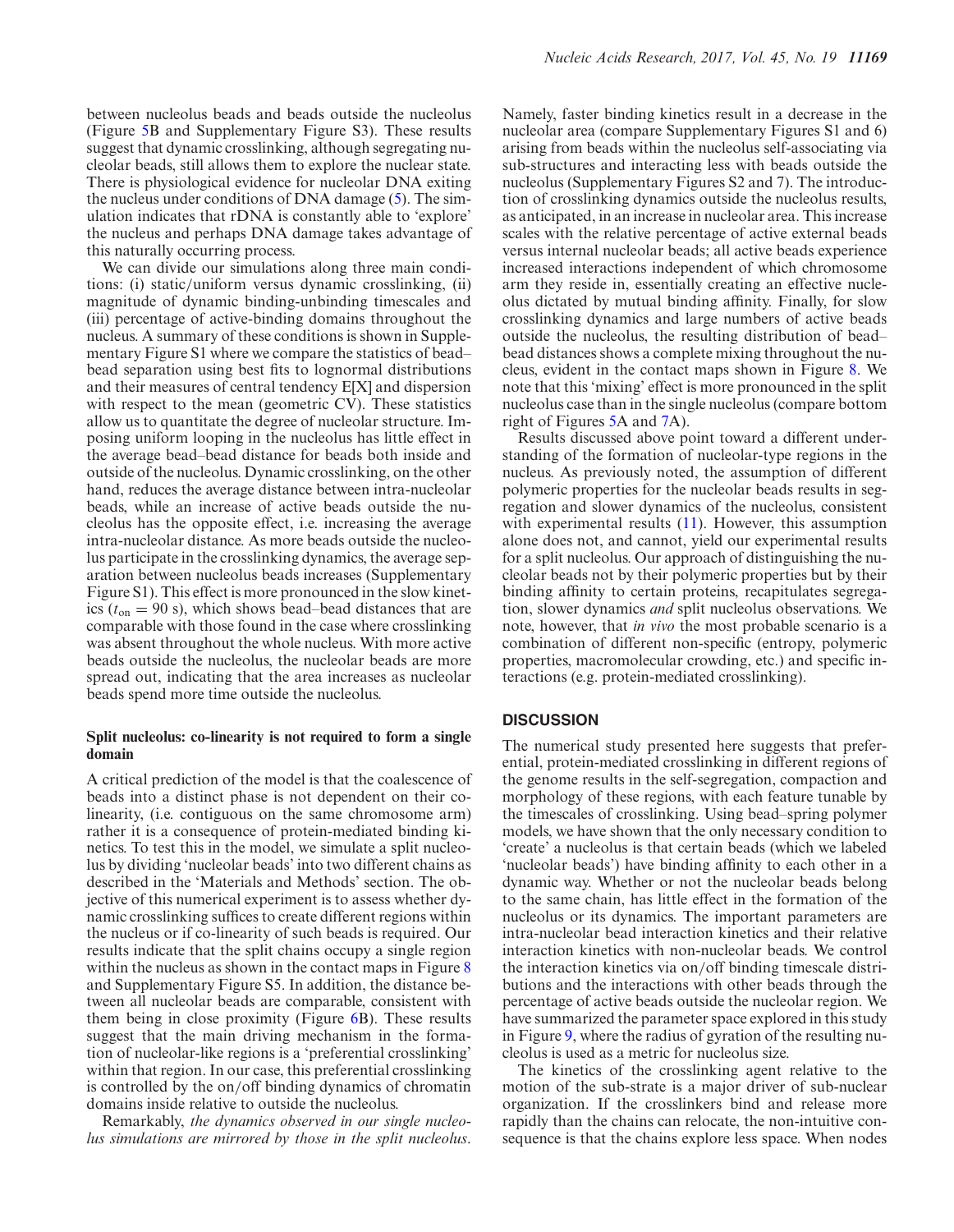<span id="page-11-0"></span>

**Figure 8.** Distribution of bead-to-bead distances for split nucleolus. (**A**) Contact maps show that there is a marked increased in bead interactions within the nucleolus as a function of decreasing the on/off times of binding (left to right). Faster (weak) kinetics results in more interactions. Left column *t*on  $= 0.09$  s, right column  $t_{on} = 90$  s. Active beads outside the nucleolus are introduced to account for binding interactions throughout the nucleus. In the non-nucleolar chromatin, interactive beads are inactive outside the nucleolus (stride zero––top row), every tenth bead is active (stride 10) and every third bead is active (stride 3––bottom row). (**B**) Sub-structures within the nucleolus are formed by clusters of beads that are closer, interact more frequently and maintain some separation between clusters. These fuctuating sub-structures create darker regions in the contact maps and peaks in the bead–bead proximity histograms within the nucleolus. Although dynamic, these sub-structures persist over time for a given run (see Supplementary Movie 3) and are robust from run-to-run although the nucleolar bead cluster assignments are random. Top and bottom panels correspond to the same model parameters but different random seed. (**C**) The sub-structures are lost in the population averages, even though the cluster morphology is robust, because of random cluster assignments, resulting in a more uniform distribution of bead-to-bead distances within the nucleolus. X- and Y-axis for each contact map correspond to bead numbers, as explained in Figure [4.](#page-6-0)



Figure 9. Summary of nucleolus size with respect to crosslinking parameters. Radius of gyration, Rg, for each of the parameter values investigated in this study. For single nucleolus dynamics the values for  $t_{on}$  are  $0.09, 0.9$  and 90 s. For split nucleolus dynamics  $t_{on} = 0.09$  and 90 s. Increase in 'on' time leads to an increase in the nucleolus size. Similarly, increase in the fraction of beads that are active outside the nucleolus (stride) increases the size of the nucleolus. For slow kinetics and comparable number of active beads inside and outside the nucleolus (light blue), there is little difference with respect to the case where no crosslinks are included (black). All dynamic crosslinking simulations have  $K_{\text{eq}} = 9$ .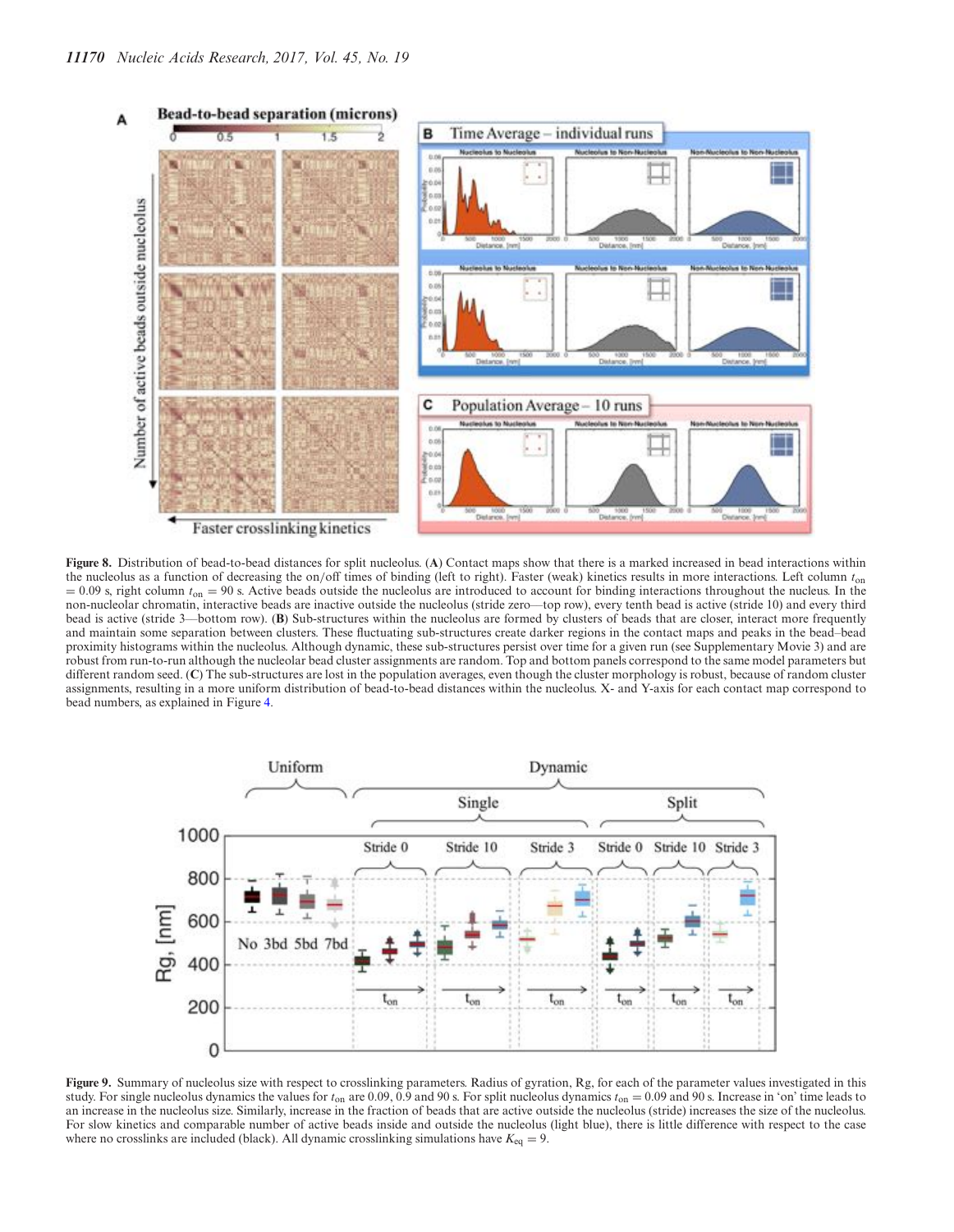<span id="page-12-0"></span>of protein/binding sites arise, they persist for extended time periods. The result is evident in Figure [6](#page-9-0) as peaks and valleys in the histogram of bead–bead distances and as a 3D array of bead clusters in the snapshots of nucleolus beads in Figure [7,](#page-9-0) with persistence revealed in Supplementary movies. The primary peak in the fast-binding histograms represents an increased number of beads interacting within small areas, the array of clusters in Figure [6C](#page-9-0). The valleys are a consequence of cluster–cluster separation statistics. Importantly, this heterogeneity is lost if one averages across a population (compare population average versus individual runs, Figure [6\)](#page-9-0). A second consequence of the rapid kinetics relative to chain motion is the increase in distance for a portion of beads (tail toward increasing distance). This can be seen in the increase in CV for dynamic looping. This may have important biological consequences in terms of a mechanism for extending the DNA, thereby facilitating DNA transcription into RNA.

In previous studies, we described some general principles driving nuclear organization during interphase [\(41\)](#page-13-0). We showed that entropic and/or other non-specifc interactions dictate, to frst order, the structure and dynamics of the yeast genome. We hypothesized that the role of biochemical and other specifc interactions is to modulate this organization by guiding, stabilizing and sustaining cycle-dependent genomic states. One objective of the present work is to validate such hypotheses and indeed we have shown how certain specifc interactions (modeled as protein-mediated, dynamic crosslinks) drive the rearrangement into different functional phases within the nucleus. While entropic and other non-specifc interactions such as macromolecular crowding [\(50–53\)](#page-14-0) and viscoelastic phase separation [\(54,55\)](#page-14-0) promote the association of different regions or compartments, specifc interactions are ultimately responsible for shaping and maintaining such compartmentalization.

An emerging concept is that phase transitions play a fundamental role in nucleolar organization [\(56–59\)](#page-14-0) [\(60\)](#page-14-0). Many studies have highlighted the role played by proteins and/or RNA in nuclear phase separation [\(50–59,61,62\)](#page-14-0). Most commonly this behavior is described as liquid–liquid phase transition, where the different compartments be-have as 'liquid drops' within the nucleoplasm [\(56,59,61\)](#page-14-0). Within this context of liquid–liquid demixing one can distinguish two phases by their viscous behavior (e.g. different viscosities). However, from a soft matter perspective one can defne phase separation in a much broader sense to include behaviors and properties beyond those related to viscosity-based demixing, for example stiffness (elasticitybased demixing), viscoelastic demixing, volume occupancy (swelling), etc. For instance, one can view the nuclear environment as a complex, cross-linked network formed by chromosomes, proteins, RNA and other macromolecular components. This cross-linked network exhibits characteristics observed in gel solutions (e.g. sub-diffusive behavior [\(18,](#page-13-0)[63,64\)](#page-14-0)). In this view, different levels of gel stiffness characterize different 'phases,' each one exhibiting different transport and diffusive properties. However, in this view the boundaries between phases are more nuanced than a scalarbased, viscous demixing picture.

In general, the demixing studies indicate that phase separation occurs via non-specifc interactions mainly driven by

changes in the concentration of proteins and RNA, while chromosomes play a semi-passive role. Here we set to explore whether or not chromosomes play a more active role in phase separation through the formation of chromosomal regions with preferential, protein-mediated crosslinking. By assuming preferential crosslinking kinetics we effectively modify the *local* gel properties of the network. In this view, one could consider the nucleolus formation and stability to be characterized as a gel–gel phase separation, where one gel phase, the nucleolus, exhibits properties corresponding to a 'stiffer' gel compared to the rest of the genome. In addition, the formation of different phases within the nucleus via crosslinks favors the formation of nuclear compartments through protein-mediated self-organization allowing the development of diverse dynamic structures [\(65\)](#page-14-0), which gives the genome the ability to rearrange into different functional states according to modifcations of the crosslinking mechanisms. These mechanisms can arise from the fast exchange of proteins across different regions in the genome, which has been observed in the nucleolus [\(66\)](#page-14-0), Cajal  $(67)$  and PML bodies  $(68)$ .

# **SUPPLEMENTARY DATA**

Supplementary Data are available at NAR Online.

# **ACKNOWLEDGEMENTS**

Computational resources were provided by the KillDevil cluster at the University of North Carolina at Chapel Hill and the Maxwell and Boltzmann high performance computer clusters at the University of South Carolina. We would like to thank Dr Thomas D. Petes (Duke University) for sharing the split nucleolus strain with us.

# **FUNDING**

National Science Foundation–Division of Mathematical Sciences (DMS) [1410047 to P.A.V., in part]; National Institutes of Health [R37 GM32238 to K.B.]; National Science Foundation [DMS-1412844, DMS-1462992 to M.G.F.]; National Institutes of Health [T32CA201159–01 to J.L.]. Funding for open access charge: National Institutes of Health [R37 GM32238 to K.B.].

*Confict of interest statement.* None declared.

#### **REFERENCES**

- 1. Cubenas-Potts,C. and Corces,V.G. (2015) Topologically associating domains: an invariant framework or a dynamic scaffold? *Nucleus*, **6**, 430–434.
- 2. Dekker,J. and Misteli,T. (2015) Long-range chromatin interactions. *Cold Spring Harb. Perspect. Biol.*, **7**, 1–18.
- 3. Verdaasdonk,J.S. and Bloom,K. (2011) Centromeres: unique chromatin structures that drive chromosome segregation. *Nat. Rev. Mol. Cell Biol.*, **12**, 320–332.
- 4. McStay,B. (2016) Nucleolar organizer regions: genomic 'dark matter' requiring illumination. *Genes Dev.*, **30**, 1598–1610.
- 5. Torres-Rosell,J., Sunjevaric,I., De Piccoli,G., Sacher,M., Eckert-Boulet,N., Reid,R., Jentsch,S., Rothstein,R., Aragon,L. and Lisby,M. (2007) The Smc5-Smc6 complex and SUMO modifcation of Rad52 regulates recombinational repair at the ribosomal gene locus. *Nat. Cell Biol.*, **9**, 923–931.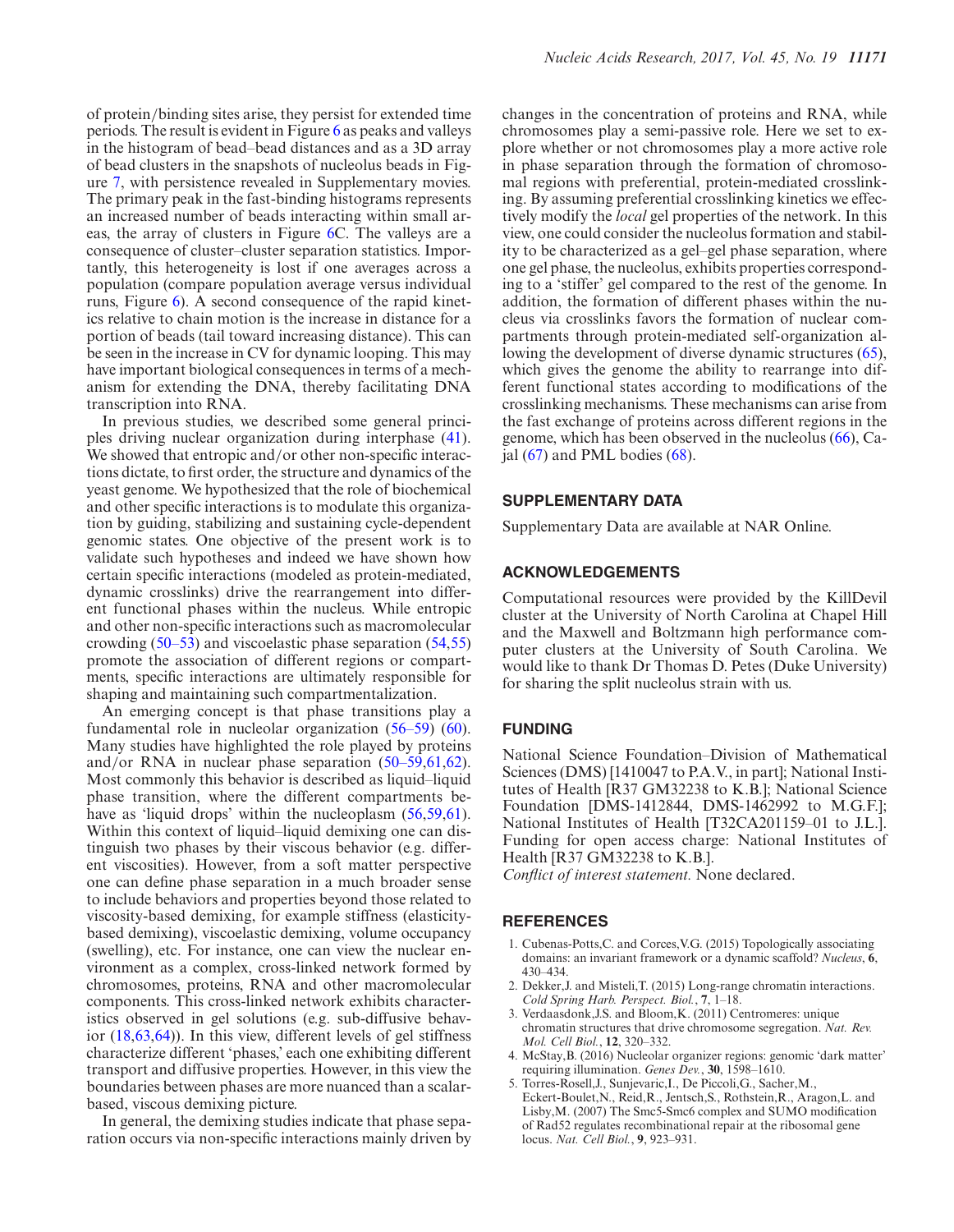- <span id="page-13-0"></span>6. van Sluis,M. and McStay,B. (2015) A localized nucleolar DNA damage response facilitates recruitment of the homology-directed repair machinery independent of cell cycle stage. *Genes Dev.*, **29**, 1151–1163.
- 7. Wong,H., Marie-Nelly,H., Herbert,S., Carrivain,P., Blanc,H., Koszul,R., Fabre,E. and Zimmer,C. (2012) A predictive computational model of the dynamic 3D interphase yeast nucleus. *Curr. Biol.*, **22**, 1881–1890.
- 8. Yang,C.H., Lambie,E.J., Hardin,J., Craft,J. and Snyder,M. (1989) Higher order structure is present in the yeast nucleus: autoantibody probes demonstrate that the nucleolus lies opposite the spindle pole body. *Chromosoma*, **98**, 123–128.
- 9. Léger-Silvestre, I., Trumtel, S., Noaillac-Depeyre, J. and Gas, N. (1999) Functional compartmentalization of the nucleus in the budding yeast Saccharomyces cerevisiae. *Chromosoma*, **108**, 103–113.
- 10. Albert,B., Mathon,J., Shukla,A., Saad,H., Normand,C., Léger-Silvestre, I., Villa, D., Kamgoue, A., Mozziconacci, J. and Wong,H. (2013) Systematic characterization of the conformation and dynamics of budding yeast chromosome XII. *J. Cell Biol.*, **202**, 201–210.
- 11. Wong,H., Arbona,J.-M. and Zimmer,C. (2013) How to build a yeast nucleus. *Nucleus*, **4**, 361–366.
- 12. Avsaroglu,B., Bronk,G., Gordon-Messer,S., Ham,J., Bressan,D.A., Haber,J.E. and Kondev,J. (2014) Effect of chromosome tethering on nuclear organization in yeast. *PLoS One*, **9**, e102474.
- 13. Gehlen,L.R., Gruenert,G., Jones,M.B., Rodley,C.D., Langowski,J. and O'Sullivan,J.M. (2012) Chromosome positioning and the clustering of functionally related loci in yeast is driven by chromosomal interactions. *Nucleus*, **3**, 370–383.
- 14. Tjong,H., Gong,K., Chen,L. and Alber,F. (2012) Physical tethering and volume exclusion determine higher-order genome organization in budding yeast. *Genome Res.*, **22**, 1295–1305.
- 15. Albert,B., Mathon,J., Shukla,A., Saad,H., Normand,C., Leger-Silvestre,I., Villa,D., Kamgoue,A., Mozziconacci,J., Wong,H. *et al.* (2013) Systematic characterization of the conformation and dynamics of budding yeast chromosome XII. *J. Cell Biol.*, **202**, 201–210.
- 16. Vasquez,P.A. and Bloom,K. (2014) Polymer models of interphase chromosomes. *Nucleus*, **5**, 376–390.
- 17. Vasquez,P.A., Hult,C., Adalsteinsson,D., Lawrimore,J., Forest,M.G. and Bloom,K. (2016) Entropy gives rise to topologically associating domains. *Nucleic Acids Res.*, **44**, 5540–5549.
- 18. Verdaasdonk,J.S., Vasquez,P.A., Barry,R.M., Barry,T., Goodwin,S., Forest,M.G. and Bloom,K. (2013) Centromere tethering confnes chromosome domains. *Mol. Cell*, **52**, 819–831.
- 19. Wong,H., Arbona,J.M. and Zimmer,C. (2013) How to build a yeast nucleus. *Nucleus*, **4**, 361–366.
- 20. Albert,B., Colleran,C., Leger-Silvestre,I., Berger,A.B., Dez,C., Normand,C., Perez-Fernandez,J., McStay,B. and Gadal,O. (2013) Structure-function analysis of Hmo1 unveils an ancestral organization of HMG-Box factors involved in ribosomal DNA transcription from yeast to human. *Nucleic Acids Res.*, **41**, 10135–10149.
- 21. Prieto,J.L. and McStay,B. (2007) Recruitment of factors linking transcription and processing of pre-rRNA to NOR chromatin is UBF-dependent and occurs independent of transcription in human cells. *Genes Dev.*, **21**, 2041–2054.
- 22. Mikus,M.D. and Petes,T.D. (1982) Recombination between genes located on nonhomologous chromosomes in Saccharomyces cerevisiae. *Genetics*, **101**, 369–404.
- 23. Linkert,M., Rueden,C.T., Allan,C., Burel,J.-M., Moore,W., Patterson,A., Loranger,B., Moore,J., Neves,C. and MacDonald,D. (2010) Metadata matters: access to image data in the real world. *J. Cell Biol.*, **189**, 777–782.
- 24. Hajjoul,H., Mathon,J., Ranchon,H., Goiffon,I., Mozziconacci,J., Albert,B., Carrivain,P., Victor,J.M., Gadal,O., Bystricky,K. *et al.* (2013) High-throughput chromatin motion tracking in living yeast reveals the fexibility of the fber throughout the genome. *Genome Res.*, **23**, 1829–1838.
- 25. Marko,J.F. and Siggia,E.D. (1997) Polymer models of meiotic and mitotic chromosomes. *Mol. Biol. Cell*, **8**, 2217–2231.
- 26. Therizols,P., Duong,T., Dujon,B., Zimmer,C. and Fabre,E. (2010) Chromosome arm length and nuclear constraints determine the

dynamic relationship of yeast subtelomeres. *Proc. Natl. Acad. Sci. U.S.A.*, **107**, 2025–2030.

- 27. Cheng,T.M., Heeger,S., Chaleil,R.A., Matthews,N., Stewart,A., Wright,J., Lim,C., Bates,P.A. and Uhlmann,F. (2015) A simple biophysical model emulates budding yeast chromosome condensation. *Elife*, **4**, e05565.
- 28. Fudenberg,G. and Mirny,L.A. (2012) Higher-order chromatin structure: bridging physics and biology. *Curr. Opin. Genet. Dev.*, **22**, 115–124.
- 29. Rosa,A. and Everaers,R. (2008) Structure and dynamics of interphase chromosomes. *PLoS Comput. Biol.*, **4**, e1000153.
- 30. Wang,R., Mozziconacci,J., Bancaud,A. and Gadal,O. (2015) Principles of chromatin organization in yeast: relevance of polymer models to describe nuclear organization and dynamics. *Curr. Opin. Cell Biol.*, **34**, 54–60.
- 31. Marko,J.F. and Siggia,E.D. (1994) Fluctuations and supercoiling of DNA. *Science*, **265**, 506–508.
- 32. Marko,J.F. and Siggia,E.D. (1995) Statistical mechanics of supercoiled DNA. *Phys. Rev. E Stat. Phys. Plasmas Fluids Relat. Interdiscip. Topics*, **52**, 2912–2938.
- 33. Berger,A.B., Cabal,G.G., Fabre,E., Duong,T., Buc,H., Nehrbass,U., Olivo-Marin,J.C., Gadal,O. and Zimmer,C. (2008) High-resolution statistical mapping reveals gene territories in live yeast. *Nat. Methods*, **5**, 1031–1037.
- 34. Dekker,J., Rippe,K., Dekker,M. and Kleckner,N. (2002) Capturing chromosome conformation. *Science*, **295**, 1306–1311.
- 35. Duan,Z., Andronescu,M., Schutz,K., McIlwain,S., Kim,Y.J., Lee,C., Shendure,J., Fields,S., Blau,C.A. and Noble,W.S. (2010) A three-dimensional model of the yeast genome. *Nature*, **465**, 363–367.
- 36. Zimmer,C. and Fabre,E. (2011) Principles of chromosomal organization: lessons from yeast. *J. Cell Biol.*, **192**, 723–733.
- 37. Holmes,V.F. and Cozzarelli,N.R. (2000) Closing the ring: links between SMC proteins and chromosome partitioning, condensation, and supercoiling. *Proc. Natl. Acad. Sci. U.S.A.*, **97**, 1322–1324.
- 38. Otsu,N. (1979) A threshold selection method from gray-level histograms. *IEEE Trans. Syst. Man Cybern.*, **9**, 62–66.
- 39. Harrison,B.D., Hoang,M.L. and Bloom,K. (2009) Persistent mechanical linkage between sister chromatids throughout anaphase. *Chromosoma*, **118**, 633–645.
- 40. Oakes,M.L., Johzuka,K., Vu,L., Eliason,K. and Nomura,M. (2006) Expression of rRNA genes and nucleolus formation at ectopic chromosomal sites in the yeast Saccharomyces cerevisiae. *Mol. Cell. Biol.*, **26**, 6223–6238.
- 41. Vasquez,P.A., Hult,C., Adalsteinsson,D., Lawrimore,J., Forest,M.G. and Bloom,K. (2016) Entropy gives rise to topologically associating domains. *Nucleic Acids Res.*, **44**, 5540–5549.
- 42. Marko,J.F. and Siggia,E.D. (1994) Bending and twisting elasticity of DNA. *Macromolecules*, **27**, 981–988.
- 43. Marko,J.F. and Siggia,E.D. (1995) Stretching dna. *Macromolecules*, **28**, 8759–8770.
- 44. Johzuka,K. and Horiuchi,T. (2009) The cis element and factors required for condensin recruitment to chromosomes. *Mol. Cell*, **34**, 26–35.
- 45. Johzuka,K., Terasawa,M., Ogawa,H., Ogawa,T. and Horiuchi,T. (2006) Condensin loaded onto the replication fork barrier site in the rRNA gene repeats during S phase in a FOB1-dependent fashion to prevent contraction of a long repetitive array in Saccharomyces cerevisiae. *Mol. Cell. Biol.*, **26**, 2226–2236.
- 46. Kobayashi,T. and Sasaki,M. (2017) Ribosomal DNA stability is supported by many 'buffer genes'-introduction to the Yeast rDNA Stability Database. *FEMS Yeast Res.*, **17**, 1–8.
- 47. Lavoie,B.D., Tuffo,K.M., Oh,S., Koshland,D. and Holm,C. (2000) Mitotic chromosome condensation requires Brn1p, the yeast homologue of Barren. *Mol. Biol. Cell*, **11**, 1293–1304.
- 48. Maddox,P.S., Portier,N., Desai,A. and Oegema,K. (2006) Molecular analysis of mitotic chromosome condensation using a quantitative time-resolved fuorescence microscopy assay. *Proc. Natl. Acad. Sci. U.S.A.*, **103**, 15097–15102.
- 49. Albert,B., Leger-Silvestre,I., Normand,C., Ostermaier,M.K., Perez-Fernandez,J., Panov,K.I., Zomerdijk,J.C., Schultz,P. and Gadal,O. (2011) RNA polymerase I-specifc subunits promote polymerase clustering to enhance the rRNA gene transcription cycle. *J. Cell Biol.*, **192**, 277–293.